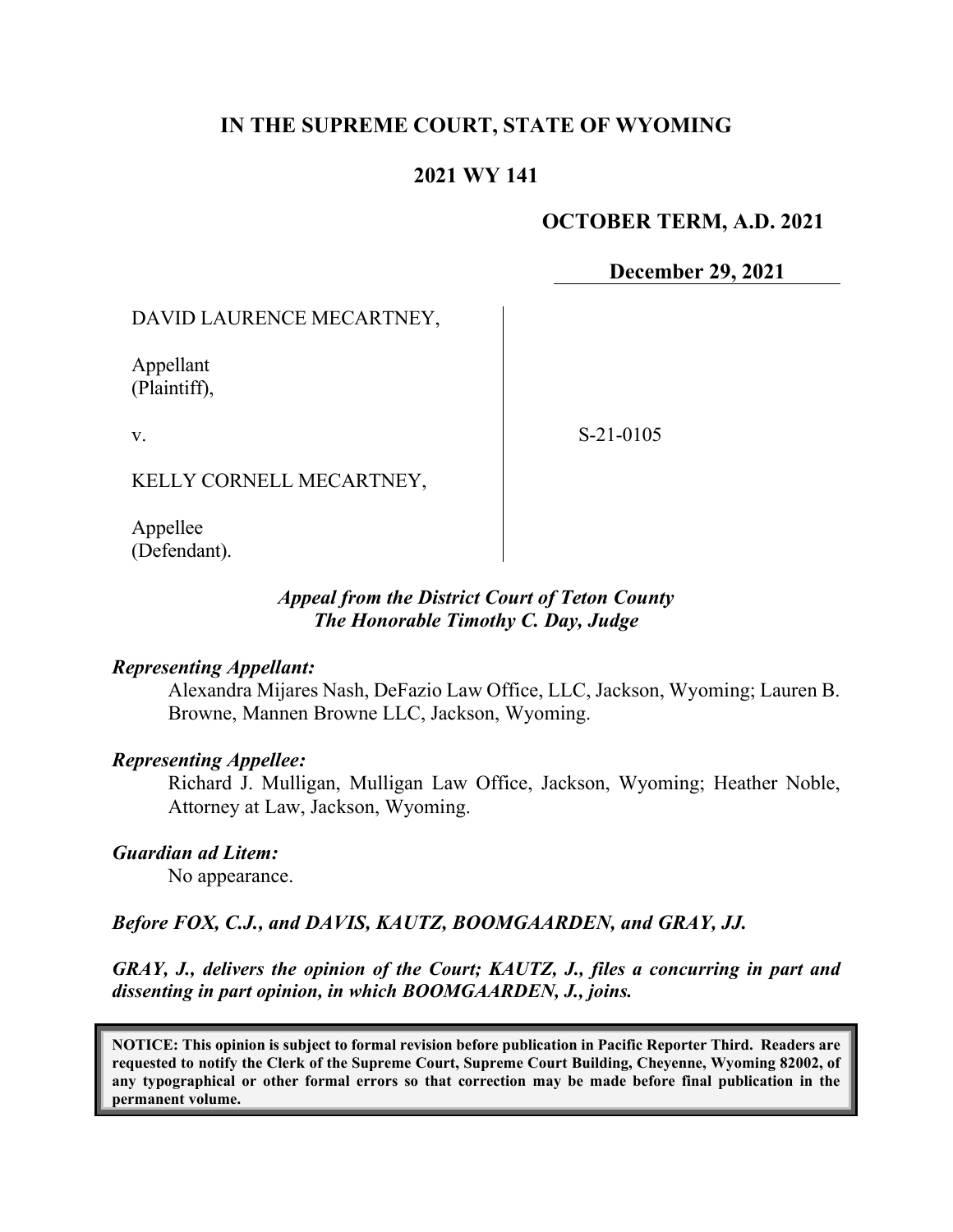## **GRAY, Justice.**

[¶1] Mr. David Laurence Mecartney (Father) appeals from two district court orders— Decree of Divorce – Custody Order (Custody Order) and Decree of Divorce – Visitation and Transition Order (Visitation Order). He claims the district court abused its discretion when: (1) awarding primary custody to Ms. Kelly Cornell Mecartney (Mother) during the transition period to joint custody; (2) implementing a fifteen-month, five-phase transition plan; and (3) requiring Father to submit to regular alcohol testing during the transition. Father also claims the delay of more than seven months prior to the entry of the orders is reversible error. While the district court abused its discretion in ordering a strict regime of alcohol testing, we affirm the district court's orders in all other respects.

### *ISSUES*

### [¶2] The issues are:

- 1. Did the district court abuse its discretion in awarding primary custody to Mother?
- 2. Did the district court abuse its discretion in ordering a fifteen-month step up visitation which included a requirement that Father submit to regular alcohol testing?
- 3. Did the district court err in taking more than seven months after the final hearing to enter its custody and visitation orders?

## *FACTS*

[¶3] Mother and Father married in 2004. Their only child, D., was born in May 2007. The couple had several homes, including a primary marital residence in Jackson, Wyoming. Father frequently traveled for his work as majority partner and president of an aviation consulting company. When D. was born, Mother sold her businesses to become D.'s primary caretaker.

[¶4] The marriage was contentious from the beginning. Mother and Father would argue, separate, and reconcile. Many of these arguments occurred in D.'s presence. In 2017, the animosity between Mother and Father escalated. Although they sought counseling to improve their communication skills, any improvement was temporary. In January 2019, Father returned an expensive necklace he had bought for Mother. Shortly thereafter,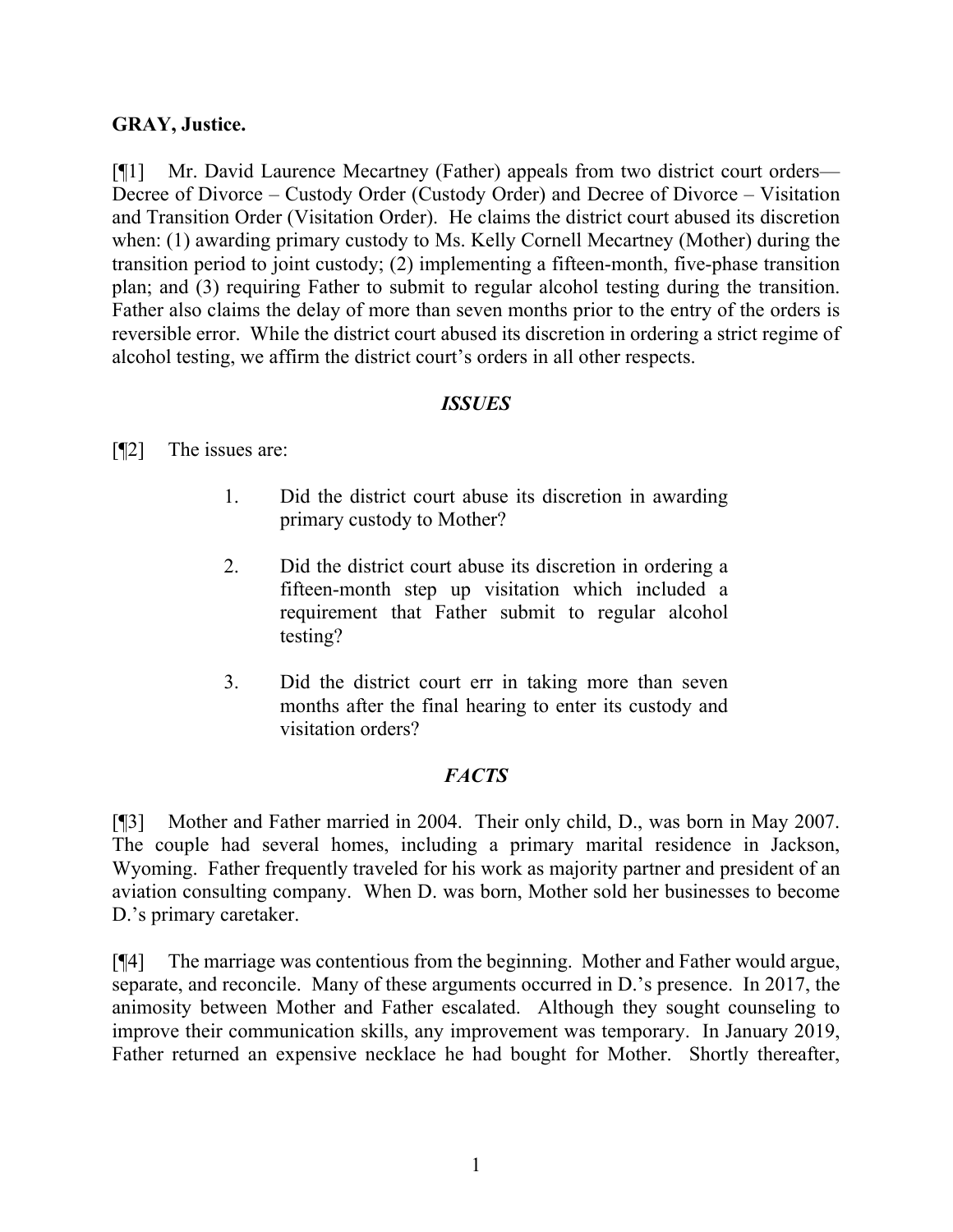Mother filed for two protective orders claiming domestic abuse.<sup>[1](#page-2-0)</sup> Father denied the charges and filed for divorce on March 8, [2](#page-2-1)019.<sup>2</sup> The court appointed a guardian ad litem (GAL) on May 6, 2019. The complaint for divorce requested joint legal custody with Mother having primary residential custody.

[¶5] Initially, neither Father nor Mother contested the prayer for joint legal custody or primary residential custody with Mother. They did contest the parameters of visitation. The district court entered a temporary visitation order in December 2019. At the time of this order, Mother had prevented Father from visiting D. since September.<sup>[3](#page-2-2)</sup> The temporary order identified inappropriate coparenting conduct by Mother occurring from 2017 through 2019. This conduct included Mother's interference with communication between Father and D.; filming videos of D. disparaging Father and sending these to Father; coaching D. in what to say to Father; sending Father numerous texts telling him he will never get custody; and sharing the details of the divorce with D. The district court made clear that Mother's estrangement and alienation efforts were to stop immediately. The court wrote:

> This is a distressing case. Each parent is, individually, a multimillionaire. As a result, their child has privileges other children only see in daydreams and movies. This child should, ideally, be set up for success. And yet the GAL's credible offer of proof is that this child has been exposed to more details of this divorce than any child ever should. The video recording of the child explaining he overheard Mother's conversation with the Department of Family Services and others about this case corroborates that offer of proof. Mother's offer of proof included a representation that the child is now suffering digestive issues and sleep disorders. The child is suffering. The shockwaves of this case are affecting the physical, mental, and emotional well-being of the child. Including the child in the details of the break up of his nuclear family is damaging to the child.

<span id="page-2-0"></span><sup>&</sup>lt;sup>1</sup> Mother eventually withdrew her requests for protective orders. Investigations by the Wyoming Department of Family Services found the claims unsubstantiated.

<span id="page-2-1"></span><sup>&</sup>lt;sup>2</sup> Both Mother and Father had previously filed for divorce in the past, but subsequently withdrew those actions.

<span id="page-2-2"></span><sup>3</sup> In September 2019, Father and D. attended a private father/son event sponsored by Tiffany and Company. The guests traveled from New York to Texas to attend a professional football game. The weekend included meeting and dining with the players, watching practice, and attending the game in Tiffany's box seats. Several weeks later, Mother and D. alleged that when Father drove D. back to the family jet, Father attempted to strangle D. before he boarded the plane. Father denied the accusation but has not had an unsupervised visit with his son since that time.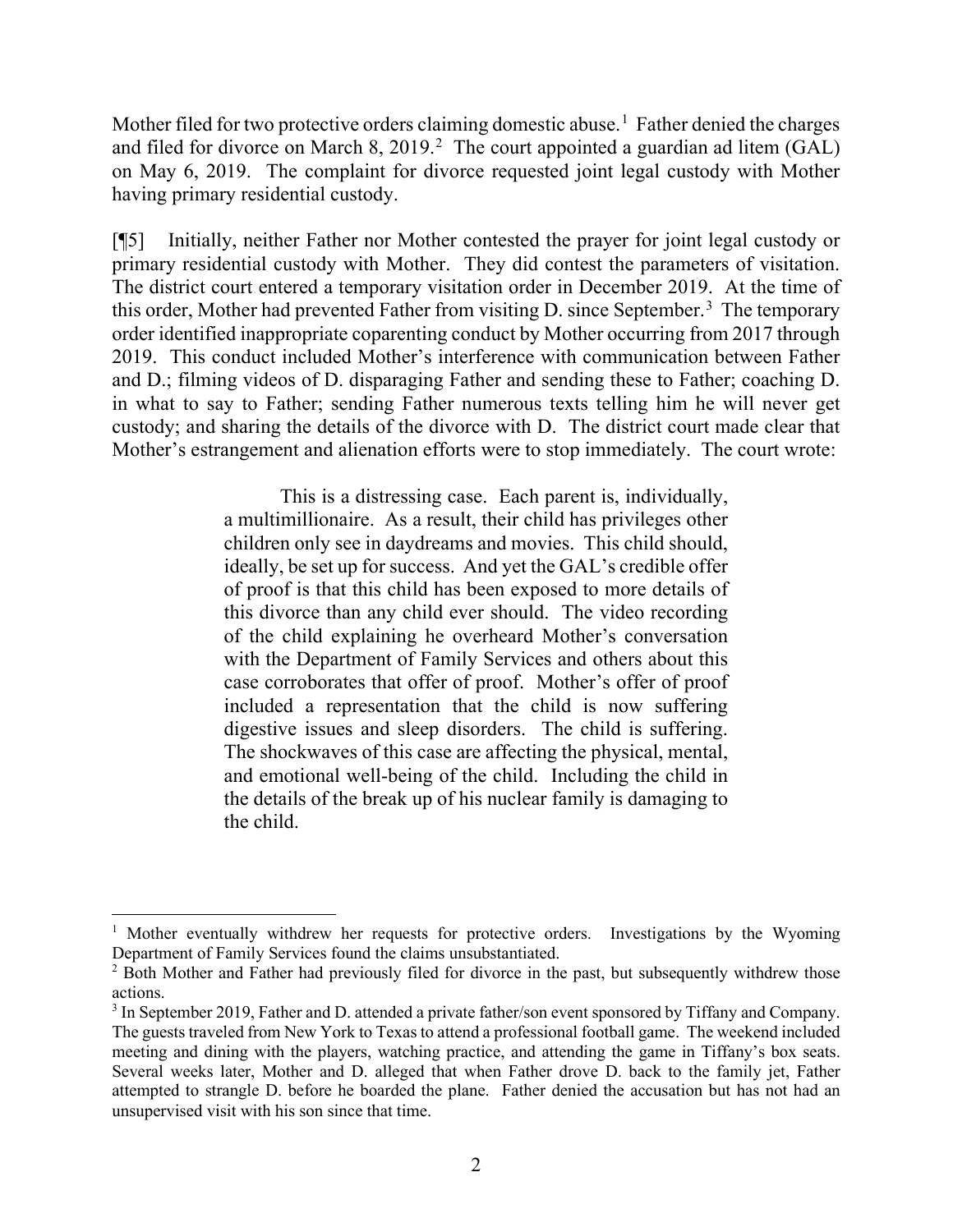The estrangement and alienation efforts must stop and visitation must begin immediately. Asking a twelve-year-old boy to be deprived of his [f]ather for five or more months while the parents wage their war on each other in this case is entirely inappropriate.

 $[\n{\text{\sf T}}[6]$  The temporary visitation order required: (1) in-person visitation using a supervisor or facilitator not less than once per week; (2) visitation to graduate to unsupervised or overnight visitation at the recommendation of the child's counselor; and (3) telephone or video visitation to begin immediately with a schedule to be set by Ms. Rebecca Wright, the appointed GAL. Despite the district court's clear admonishments and required visitation, none of the steps occurred as directed by the court.

[¶7] Following the temporary visitation order, D. continued counseling with Dr. Heather Finkel which had begun in October 2019, Mother began counseling with Ms. Jennifer Kandolin, and Father continued counseling with Dr. Julie Elledge, who had been the couple's initial marriage counselor. Mother and Father stipulated to the appointment of a custody evaluator, Dr. Arnold Shienvold. Dr. Shienvold began his investigation in January 2020. On May 26, 2020, he issued a seventy-seven-page report. The report detailed his interviews with friends, teachers, the GAL, medical professionals, and mental health providers, as well as several meetings with Father, Mother, and D. Dr. Shienvold also enumerated the materials he had reviewed, including forty-six videos sent to Father by Mother of D. disparaging Father.<sup>[4](#page-3-0)</sup>

[¶8] Dr. Shienvold's final recommendation was that D. be removed immediately from Mother's care and that Mother receive "intensive therapy around her problems with exaggerations and mis-perceptions of facts, her problems with dysregulation of emotions, her enmeshment with [D.], and her projection of rage associated with feelings of abandonment and emotional abuse by [Father] onto [D.]" Dr. Shienvold also recommended that Father and D. enter intensive reunification therapy and that D. receive more frequent counseling sessions with Dr. Finkel during the transition. He proposed several steps to accomplish a safe transition of D. to Father's custody. He proposed D. reside with a nonpartisan family for several weeks, but not more than three weeks, while D.'s counselor prepared the foundation for the custody change. He also suggested Father and D. attend an intensive reunification program outside the Jackson area for three to five days to "jumpstart" the process. Father and D. should then continue reunification treatment with a local therapist. Dr. Shienvold concluded:

> It is recognized that this is an "extreme" recommendation. However, the factors in this situation dictate these extreme

<span id="page-3-0"></span><sup>4</sup> Other materials included numerous text messages, posts on social media, recorded telephone calls, emails, hair follicle test for Father showing a negative presence of drugs, letters, reports, pilot logs, and court orders.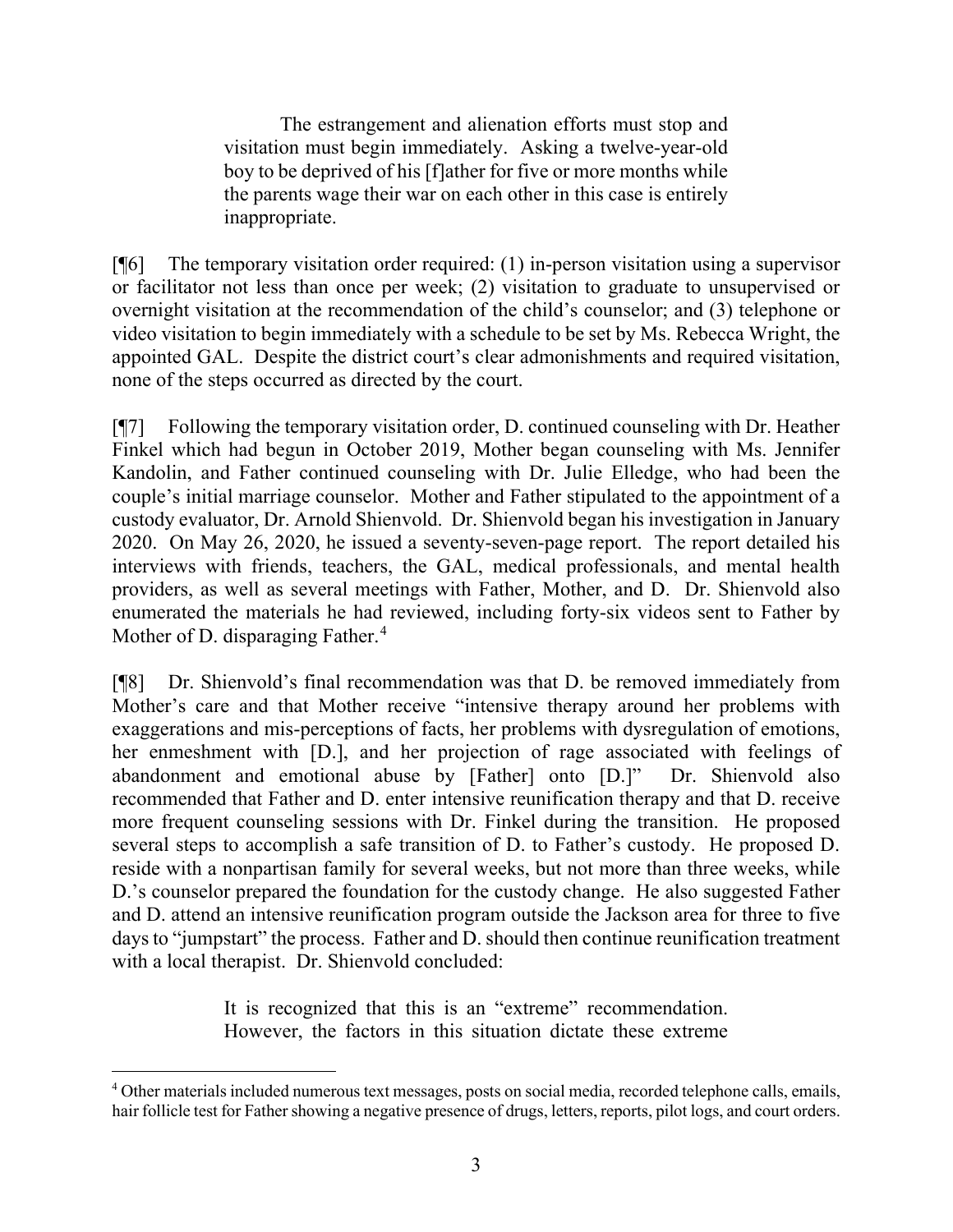measures to insure that [D.] is to have a healthy, stable relationship with his father. It is believed these interventions will not hurt [Mother's] relationship with [D.] In fact, in the long run they may make it stronger, and will definitely make it healthier. As noted, [Mother] is a good parent when she is not caught-up in her anger and disappointment with [Father]. Hopefully, she will work to resolve those issues and become an equal participant in [D.]'s life.

After receiving Dr. Shienvold's report, Father amended his pleadings to request primary physical custody.

[¶9] A five-day custody trial began on July 20, 2020. Father testified and presented the testimony of the former family physician, the former assistant to Mother and Father who now worked for Father, friends of the family, Dr. Shienvold, and the visitation facilitator for Father's and D.'s visits, Ms. Cheyenne Syvertson. Mother also testified and presented the testimony of Dr. Finkel, family friends, the housekeeper who worked for the family and now worked for Mother, Mother's counselor, Ms. Kandolin, and Mr. Barry Goldstein who was called to rebut Dr. Shienvold's testimony. Over the objections of Father and the GAL, the district court conducted an in camera interview with D. where only the court reporter was present.

[¶10] Following trial, the district court received post-trial filings, and custody related motions and notices, in August, September, October, November, and December 2020. On January 21, 2021, the GAL learned that Mother had demanded that any communication between the GAL and the family's coparenting therapist be recorded and submitted to the parties' attorneys. On January 26, the GAL learned Mother had imposed the same conditions on her communications with Dr. Finkel and, in addition, required the GAL to copy the attorneys on all emails between Dr. Finkel and the GAL. Mother's conditions were contrary to provisions in the order appointing the GAL.

[¶11] The GAL had received formal correspondence from D.'s counselor, Dr. Finkel, and the visitation facilitator, Ms. Syvertson, "indicating that the effectiveness of visitation and the relationship between Father and [D.] have deteriorated since trial and are becoming increasingly hopeless." In February 2021, Dr. Finkel delivered a letter to the GAL, addressed to the district court, "that she is no longer comfortable making custody recommendations to the Court because" after receiving Mother's conditions and consulting with an attorney in late January 2021, "she has been advised not to do so by her liability insurance company." Dr. Finkel was willing to continue as D.'s counselor and to communicate through the GAL, "but [was] unwilling to make official recommendations."

[¶12] Ms. Syvertson also expressed concern. In a letter to the GAL, she wrote: "This is not supervised visitation as it is commonly known. This is not family therapy. This is not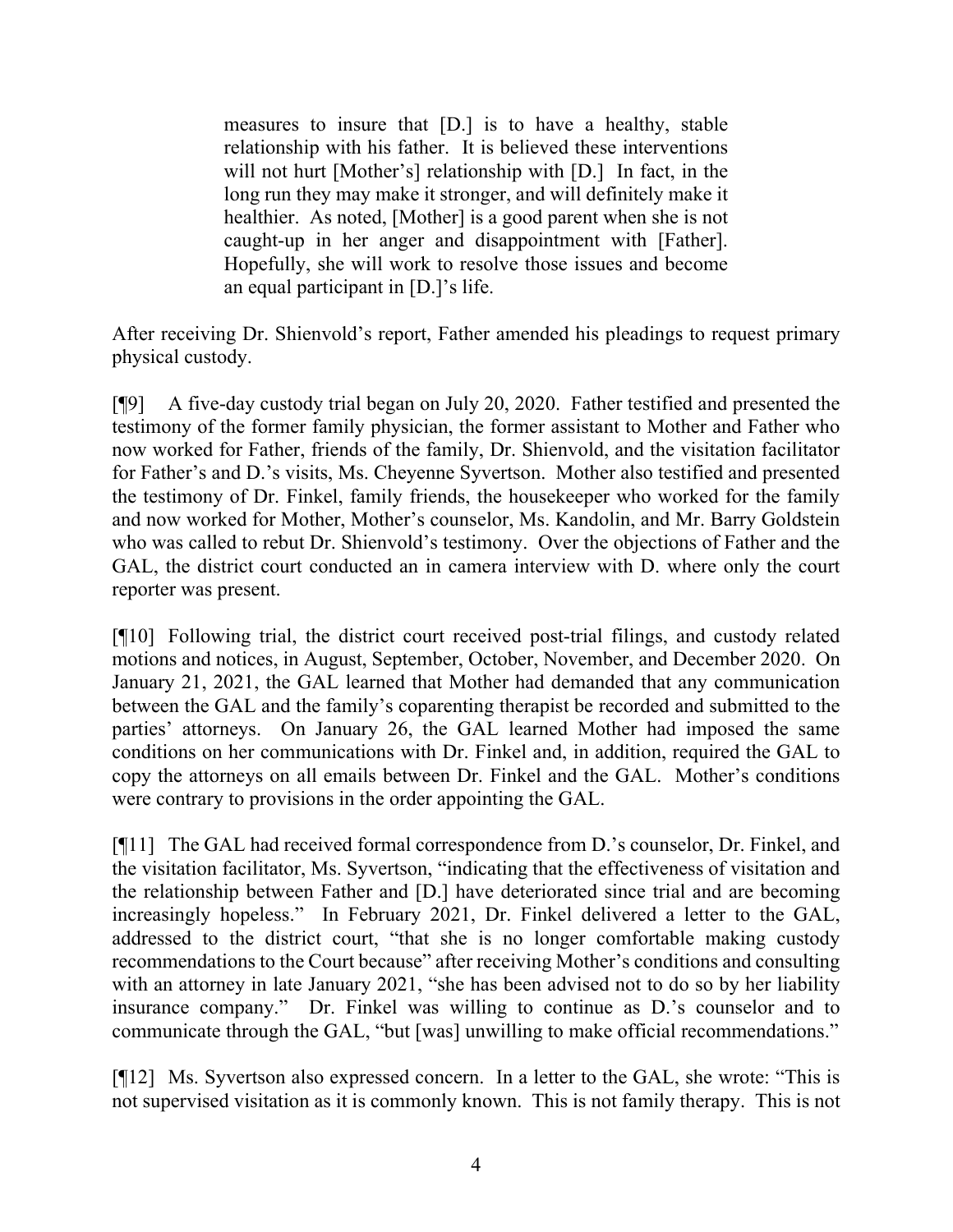reunification therapy. I am the licensed mental health professional tasked with holding a standing appointment to allow [D. and Father] to be physically together weekly." Ms. Syvertson emphasized the sessions were deteriorating, and D. was in immediate need for specialized services. She said she was willing to offer one additional hour-long visitation each week until such time as the family therapist, who placed the Mecartney family on her waiting list, could begin. As the district court noted in its Visitation Order, "[Ms. Syvertson] has been strained by the amount of conflict between the parents over relatively straightforward issues like scheduling."

[¶13] In February 2021, while still functioning under the temporary visitation orders, the GAL filed a Motion for Interim Court Order requesting guidelines for visitation given COVID-19 concerns and Mother's imposition of additional conditions on witnesses who might communicate with the GAL. $<sup>5</sup>$  $<sup>5</sup>$  $<sup>5</sup>$  The GAL concluded her motion by stating:</sup>

> It is known to the Court that [D.] has already filed a disciplinary complaint against the G.A.L. with the Wyoming State Bar. The Court is also aware that the G.A.L. is in regular communication with Wyoming State Bar Counsel . . . to monitor and assess the ethical considerations related to her continued representation of the minor child in this matter. The G.A.L. is committed to fulfilling the duties of her role until the conclusion of this matter, but if Mother's attempts to interfere with, limit, and monitor the G.A.L.'s communications with witnesses are not stopped, the G.A.L. will have no choice but to ask the Court's permission to withdraw . . . .  $[6]$  $[6]$

[¶14] On March 11, 2021, the district court entered the two orders at issue here—the Custody Order and the Visitation Order. The Custody Order awarded primary physical custody to Mother with transition to shared custody, finding the most significant factors on which it based its decision were Mother's stability, primary caregiver status, and the child's preference. The Visitation Order set forth a two-year, five-phase plan that would evolve to shared custody. The substance of these orders is presented in more detail in the following discussion. Father timely appealed.

## *STANDARD OF REVIEW*

<span id="page-5-0"></span><sup>&</sup>lt;sup>5</sup> In the Visitation Order, the district court stated, "The ongoing hostility between Mother and the GAL was articulated in trial testimony and trial exhibits. Mother's new attempt to require the GAL to provide her attorney work product to Mother['s] counsel . . . is unusual and indicates ongoing hostility."

<span id="page-5-1"></span><sup>6</sup> The district court did not rule on this motion but addressed it in its final Visitation Order concluding: "In sum, the Court and the parties are now without the benefit of the tools that existed at trial and without the tools the Court and other families in this community use in high-conflict cases."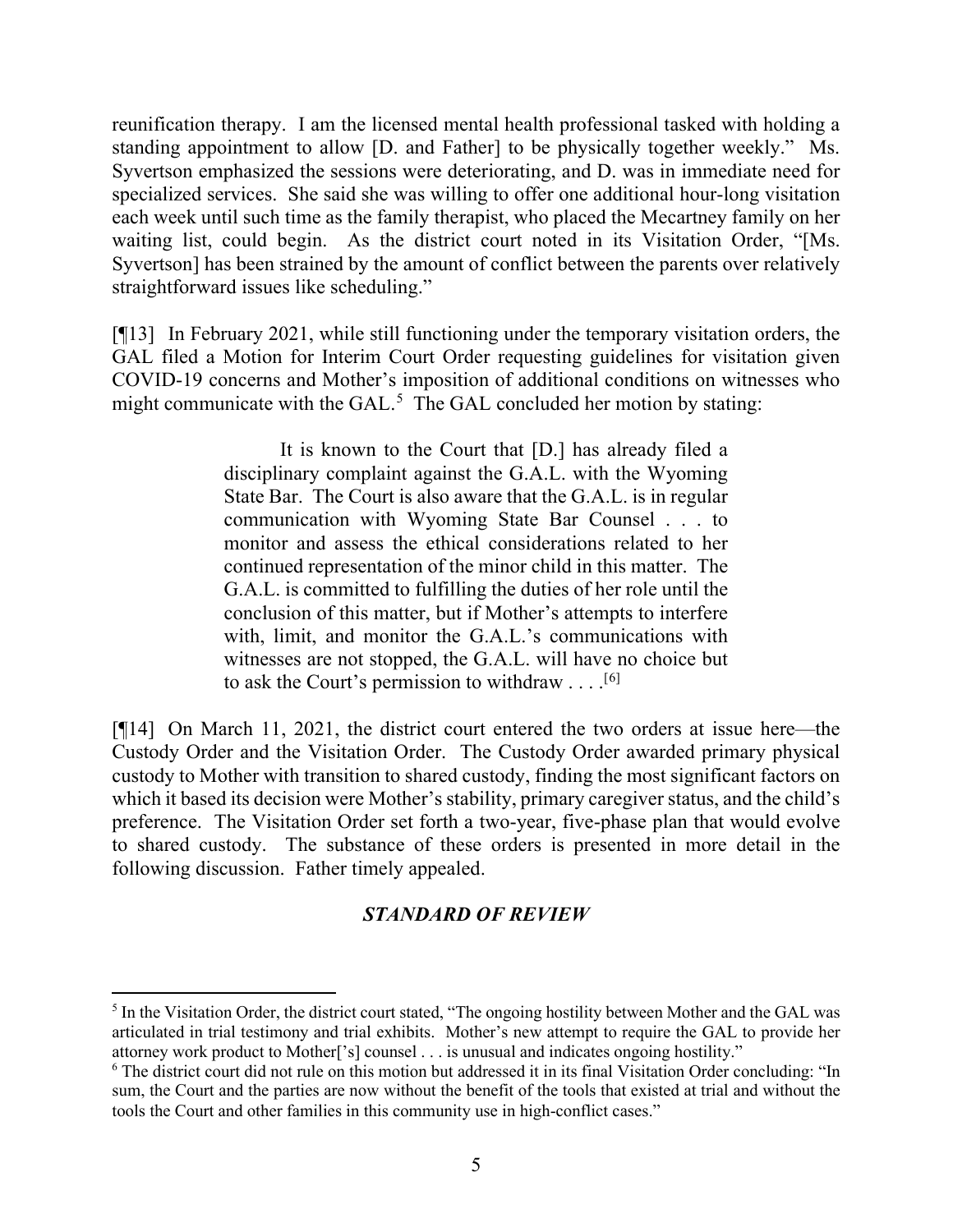[¶15] "We review the district court's custody, child support, alimony, and attorney fees decisions for an abuse of discretion." *Sears v. Sears*, 2021 WY 20, ¶ 13, 479 P.3d 767, 772 (Wyo. 2021). "Wyoming 'law affords wide discretion to the district court when fashioning custody and visitation provisions for the best interests of the children.'" *Bruegman v. Bruegman*, 2018 WY 49, ¶¶ 10–12, 417 P.3d 157, 161–62 (Wyo. 2018) (citation omitted). "Judicial discretion is a composite of many things, among which are conclusions drawn from objective criteria; it means exercising sound judgment with regard to what is right under the circumstances and without doing so arbitrarily or capriciously." *Sears*, ¶ 13, 479 P.3d at 772 (citation omitted). "A district court does not abuse its discretion if it could reasonably conclude as it did." *Id.* (citation omitted). "Our review entails evaluation of the sufficiency of the evidence to support the district court's decision, and we afford the prevailing party every favorable inference while omitting any consideration of evidence presented by the unsuccessful party." *Johnson v. Johnson*, 2020 WY 18, ¶ 10, 458 P.3d 27, 32 (Wyo. 2020) (citations omitted). "Findings of fact not supported by the evidence, contrary to the evidence, or against the great weight of the evidence cannot be sustained. Similarly, an abuse of discretion is present 'when a material factor deserving significant weight is ignored.'" *Bruegman*, ¶ 12, 417 P.3d at 161 (internal citations omitted). "This 'discretion encompasses one of the most difficult and demanding tasks assigned to a trial judge.'" *Id.* ¶ 11, 417 P.3d at 161 (citations omitted).

### *DISCUSSION*

[¶16] Father contends the district court's Custody Order awarding physical custody to Mother was contrary to the great weight of evidence, and the district court erred in weighing the child's preference in light of Mother's egregious efforts to influence D. Father maintains the Visitation Order imposing a fifteen-month transition period suffers from the same error. In addition, Father contests the district court's onerous alcohol testing regimen as unsupported by the evidence.

[¶17] The "paramount" consideration when awarding custody and visitation is the best interests of the children. *Sears*, ¶ 14, 479 P.3d at 772. *See also Martin v. Hart*, 2018 WY 123, ¶ 20, 429 P.3d 56, 63 (Wyo. 2018) ("It has been our consistent principle that in custody matters, the welfare and needs of the children are to be given paramount consideration." (citation omitted)).

[¶18] A district court must consider the following list of nonexclusive factors when determining custody:

> (i) The quality of the relationship each child has with each parent;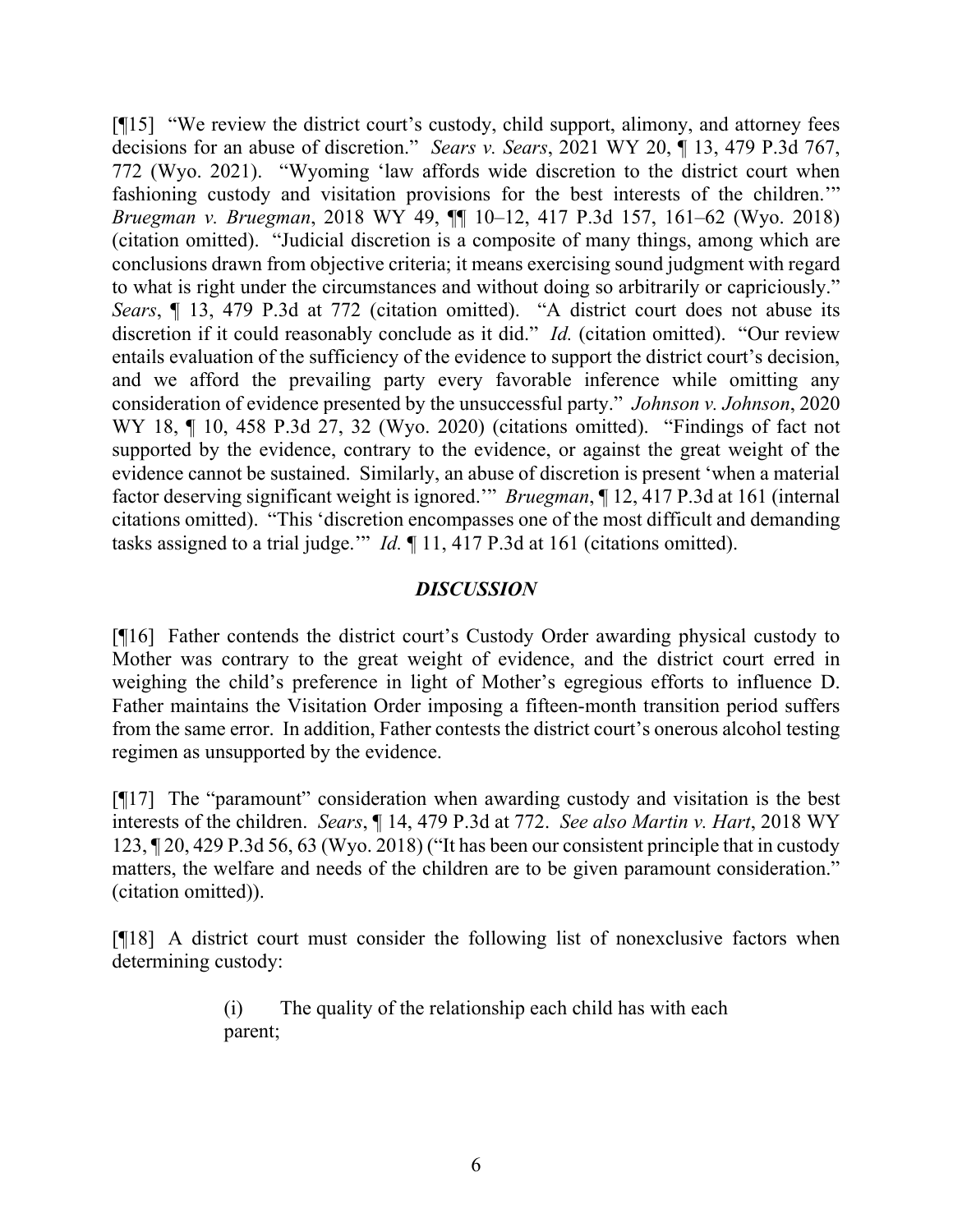(ii) The ability of each parent to provide adequate care for each child throughout each period of responsibility, including arranging for each child's care by others as needed;

(iii) The relative competency and fitness of each parent;

(iv) Each parent's willingness to accept all responsibilities of parenting, including a willingness to accept care for each child at specified times and to relinquish care to the other parent at specified times;

(v) How the parents and each child can best maintain and strengthen a relationship with each other;

(vi) How the parents and each child interact and communicate with each other and how such interaction and communication may be improved;

(vii) The ability and willingness of each parent to allow the other to provide care without intrusion, respect the other parent's rights and responsibilities, including the right to privacy;

(viii) Geographic distance between the parents' residences;

(ix) The current physical and mental ability of each parent to care for each child;

(x) Any other factors the court deems necessary and relevant.

Wyo. Stat. Ann. § 20-2-201(a)(i)–(x) (LexisNexis 2021). There is no one factor which controls the decision, and each unique situation may require a different weight be given to individual factors. *Sears*, ¶ 14, 479 P.3d at 772. "'The one constant is that the resolution must be in the [children's] best interests[.]'" *Id.* (citation omitted). In the custody order, the district court addressed each of the statutory factors. It also determined that Mother's allegations that Father was physically abusive, an alcoholic, and a drug addict were unsubstantiated.

[¶19] The district court found that "[w]hile some of the best interest factors were neutral, and some factors tipped heavily in favor of Father, certain critical factors tipped heavily in favor of Mother. The most significant factors in Mother's favor were stability, primary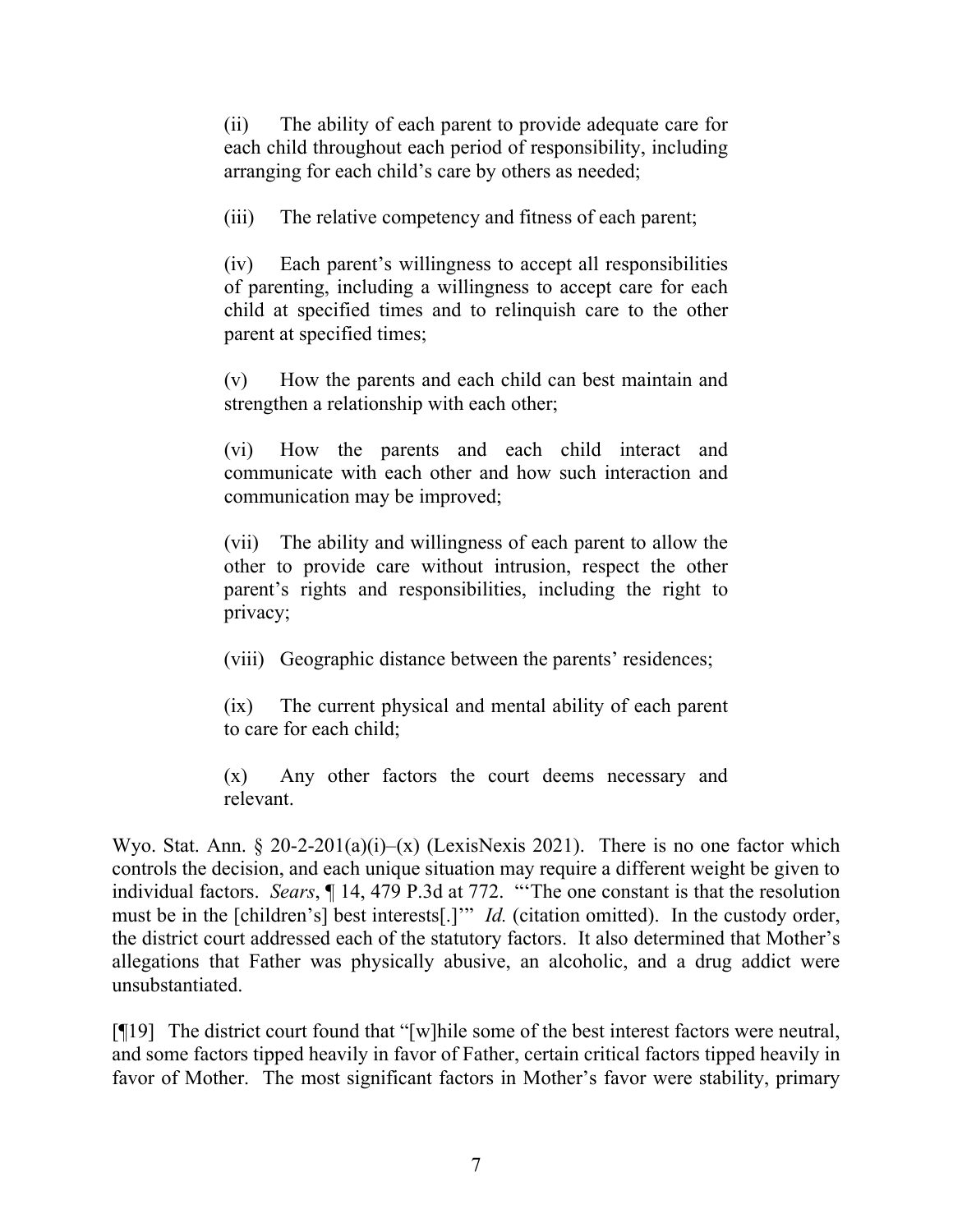caregiver status, and the child's preferences." The district court summarized its decision as follows:

> On one hand, Mother has engaged in hostile and aggressive subversion of the Father-child relationship since the parties separated. She has repeatedly disobeyed court orders. She has demonstrated no consistent ability to coparent, communicate as a coparent, or support coparenting. The Court has little optimism that continuing the child's primary residence with Mother will facilitate an appropriate Fatherchild relationship and a healthy development of the child **without a 180-degree shift in Mother's approach**, and without a set visitation plan with explicit boundaries for the family to follow. The Court believes that Mother has the aptitude to make that 180-degree shift and the ability to abide by the Court's visitation order.

> On the other hand, Father has not been the primary caregiver for the child; the child's stability would be better supported by staying with Mother; and, of significant importance, the child emphatically does not want to reside with Father. Those factors—stability, primary caregiver, and the child's preferences—determined the outcome of this unfortunate custody contest.

## *I. Did the district court abuse its discretion in awarding primary custody to Mother?*

[¶20] Father makes two arguments regarding the district court's weighing of the statutory factors to conclude primary physical custody with Mother was in D.'s best interests. First, he claims the district court abused its discretion when it determined the relative competency and fitness (§ 20-2-201 (a)(iii)) and the current physical and mental ability of each parent  $(\S$  20-2-201 (a)(ix)) were neutral. Father points to the district court's comment that these factors were "generally neutral," followed by the statement "although the Court notes concerns about Mother's emotional self-regulation and its impact on the child," and "[t]hose concerns weigh against Mother." Father contends that the district court's concerns regarding Mother's conduct adversely impacting D. required a finding that these factors weighed in favor of Father in order to comport with the great weight of the evidence. We agree that Mother's inability to coparent and her inappropriate attempts to involve D. in a campaign against Father were firmly established in the record. However, the district court recognized these defects in Mother's parenting throughout its analysis. The fact that the district court used the phrase "generally neutral" indicates the district court did weigh these considerations in its decision.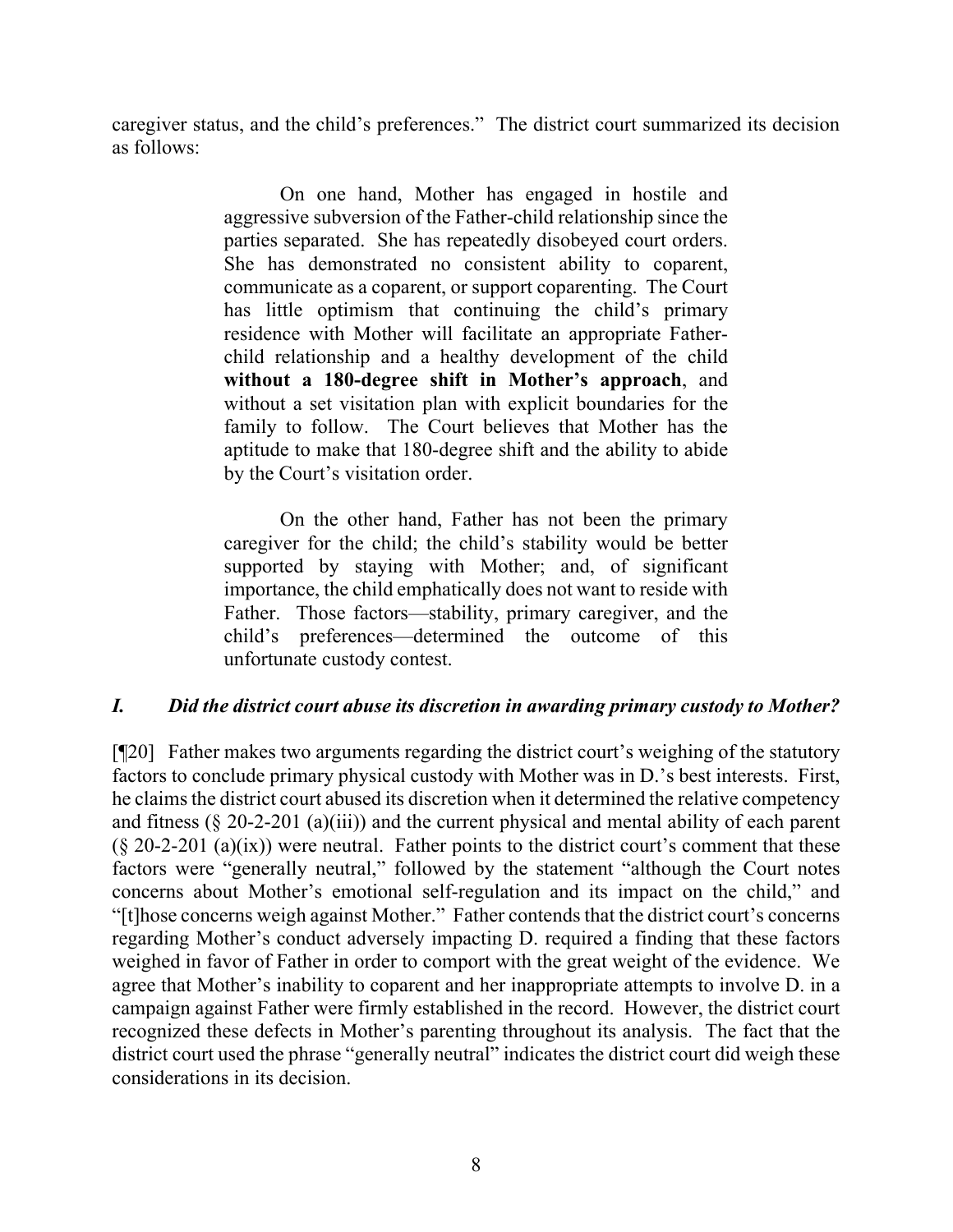[¶21] Second, Father argues the district court abused its discretion when it gave great significance to D.'s preference. Father acknowledges a child's preference may be considered in determining custody. However, Father contends that, under *Yates*, D.'s preference should have been given little, if any, weight as it was based on fabrication and the unsubstantiated claims of abuse.

> In determining the weight to be given a child's preference several factors should be considered: the age of the child; the reason for the preference; the relative fitness of the preferred and non-preferred parent; the hostility, if any, of the child to the non-preferred parent; the presence of other siblings; and whether the child's preference has been tainted or influenced by one parent against the other.

*Yates v. Yates*, 702 P.2d 1252, 1256 (Wyo. 1985).

[¶22] Father is correct that D.'s reasons for his preference were clearly based on his fear and his emotional/physical reactions to his father's presence. It is also true that this was caused, at least in part, by Mother's unrelenting insistence that Father was an alcoholic and drug addicted abuser despite the lack of any objective evidentiary support for those claims. These facts, however, do not prevent the district court from reaching its own determination regarding the depth of D.'s fear and anxiety in the event D. were to be removed from the perceived safety of Mother's care. Nor does it prevent the district court from establishing a custody and visitation arrangement to limit the trauma which D. may experience under the unfortunate facts of this case.

[¶23] Finally, Father maintains the district court abused its discretion when it found that the primary caregiver and stability factors outweighed the many factors which weighed heavily in Father's favor. Father would have us reweigh the evidence to place greater emphasis on the factors that favored him as primary custodian. "The task of weighing the evidence is left to the district court; we do not reweigh the evidence on appeal." *Kimzey v. Kimzey*, 2020 WY 52, ¶ 48, 461 P.3d 1229, 1243 (Wyo. 2020); *Bruegman*, ¶ 57, 417 P.3d at 174. "Our task is simply to determine whether, examining the record in the light most favorable to the successful party, the district court could have reasonably concluded as it did." *Kimzey*, ¶ 48, 461 P.3d at 1243.

[¶24] The district court did not ignore, but repeatedly acknowledged, Mother's steadfast and shocking efforts to denigrate Father and to destroy any relationship between D. and Father. That she was largely successful in these efforts is heart breaking. Nonetheless, the district court's ultimate consideration must be D.'s best interests.

[¶25] The evidence demonstrated that, by the time of trial, an abrupt change in custody would, at least in the short run, adversely affect D. Dr. Shienvold testified that, if Father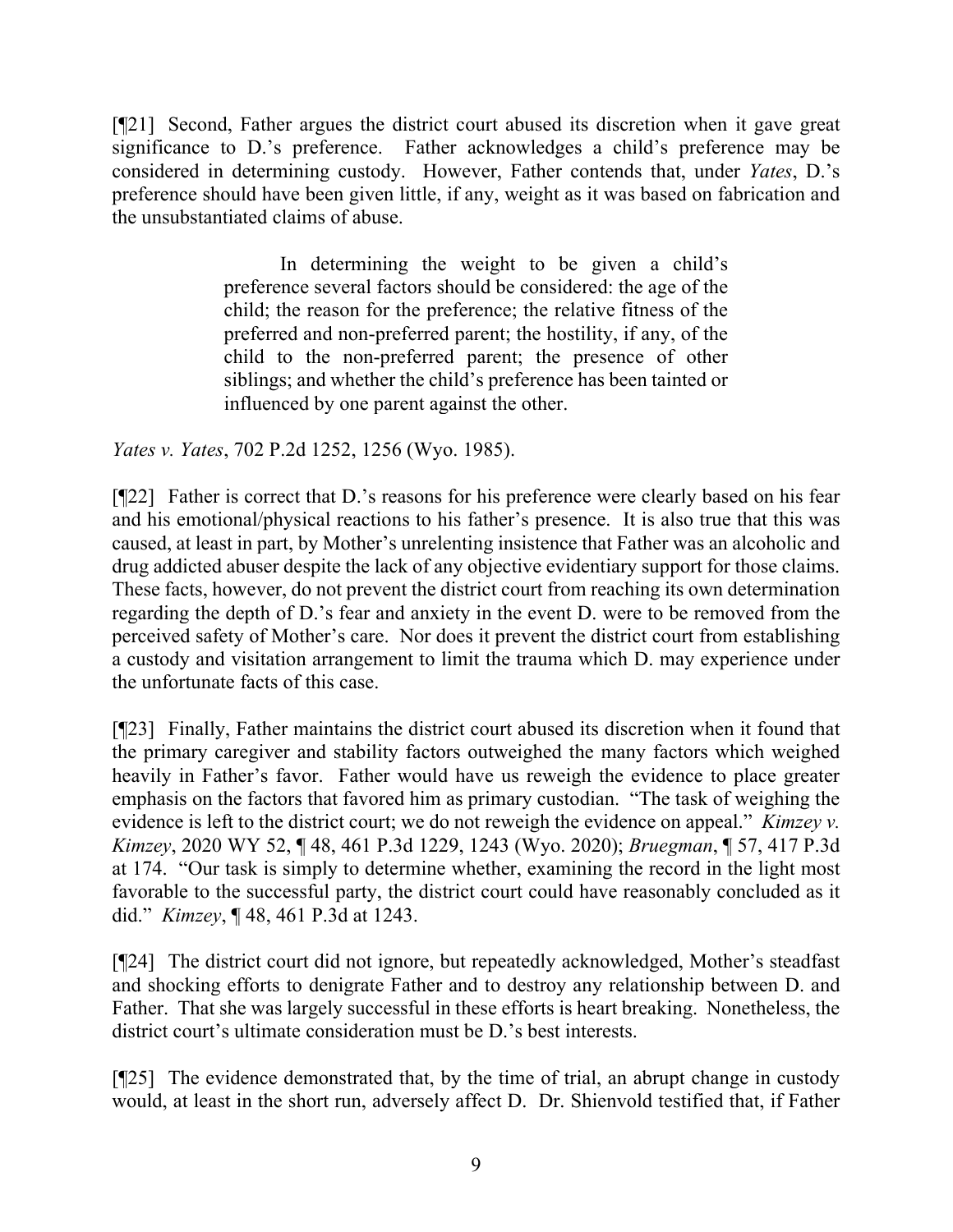was awarded custody, "[D.] might be angry and feel [he] wasn't listened to"; "[h]e might just shut down and be quiet [and be] depressed"; "anxiety is another possibility"; it is possible "[he] could become a runaway." While Dr. Shienvold did not see D. as selfdestructive, he opined it was also possible he may experience suicidal ideation. Dr. Finkel testified that at first "[i]t would be very stressful" if Mother and D. were separated. Mr. Goldstein, Mother's rebuttal witness, testified, "[D.] has a lot of fear and stress and he has asked the Court, you know, to protect him. And if the Court doesn't, he's going to push that fear and stress deep inside himself and, you know, it's going to be survival mode." The district court was also presented with D.'s in camera statements which clearly established that, true or not, D. believed his father would kill him if he was alone with him and, he refused "absolutely" to live with his father because he would never be safe.

[¶26] All the witnesses, including Father, testified that Mother participated in, and was very attentive to, D.'s scholastic, spiritual, social, and athletic interests. Several stated if Mother were able to overcome her issues, there was hope that Mother might support a strong relationship between D. and Father.

[¶27] The district court asked Dr. Shienvold, "what can you predict, if anything in your professional opinion, if [D.] were to stay in some form of primary custody with [Mother] with expanded visitation . . . [?]" Dr. Shienvold responded:

> [Mother] portrayed an attitude with respect to [Father] as a parent that he was virtually unnecessary, she wrote emails to that effect saying she'd find another dad. She talked about finding father figures currently who will act like a dad [to D.] She said that her idea of a parenting plan was basically if [D.] wants to do an activity with his dad, he can, but it's a fantasy to believe he'll spend [an] overnight with his dad and that his dad has no parenting strengths.

> Those are not good prognostic indicators for supporting and encouraging the relationship between [D.] and his father as it evolves. So, my problem is with no other intervention and just having the scenario that you mentioned I think the probability of [D.] having a positive meaningful relationship with dad is low because it would take [D.] breaking away from that attitude on his own and electing to do that. So, that I guess is part A.

> So, part B becomes dependent a lot . . . on how supportive [Mother] becomes over time. What's interesting here is the more supportive [Mother] becomes the easier it will be for [D.] to have a relationship with his dad.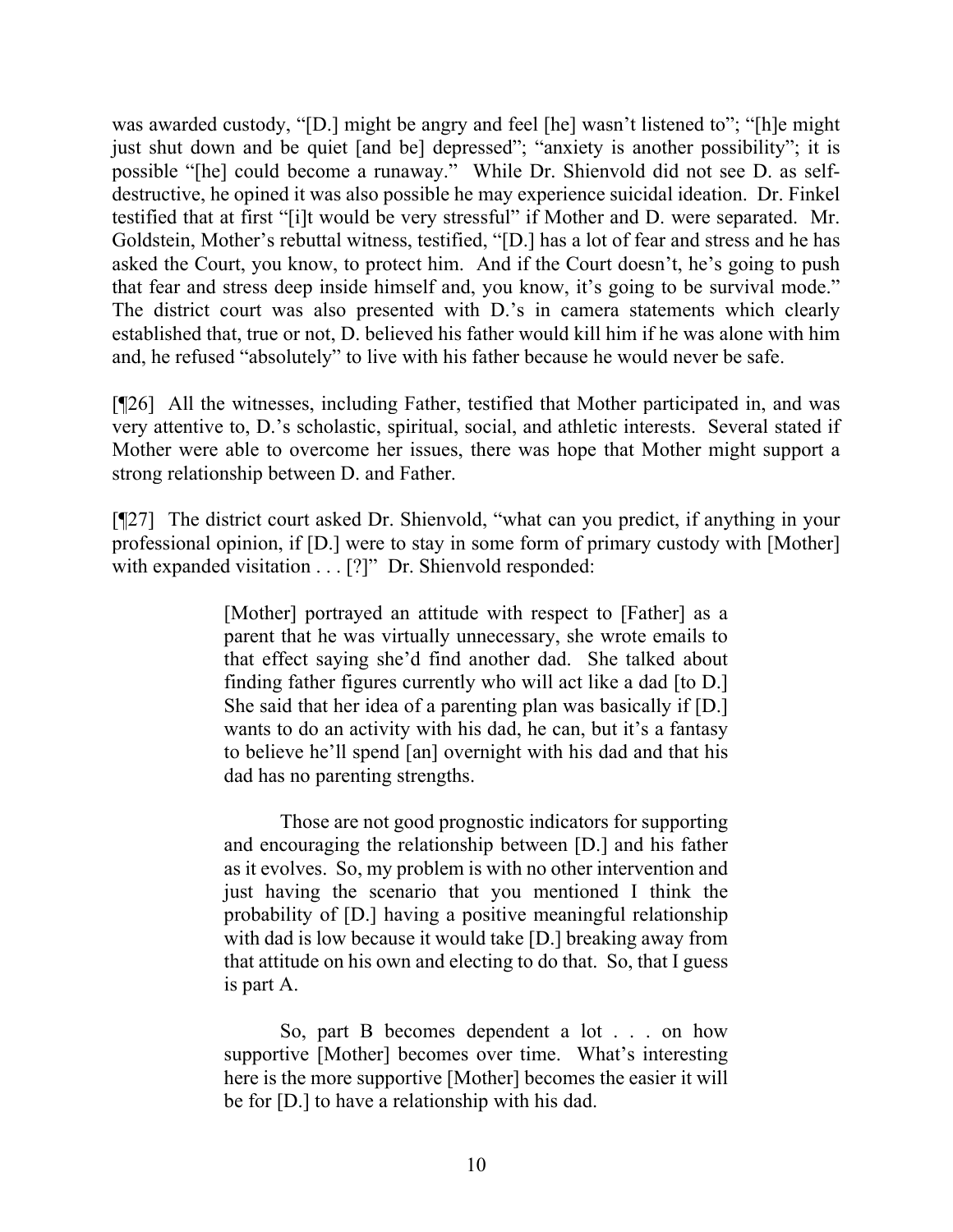[¶28] Dr. Shienvold continued:

[T]his is a balancing act because we're talking about false negatives and false positives.

. . . [I]f the allegation that [D.] was abused by his dad is a false negative, meaning that it happened but we say it didn't, then somebody is going to say we're putting his mental health at risk obviously and his safety for him to be with his dad.

If on the other hand, it is a false positive, that [he is] kept away from his dad based on a false set of beliefs, it too has a significant negative affect on his mental health. That was the analysis that I had to do and that unfortunately you have to decide[.]

[¶29] The parties presented the district court a conundrum of Solomonic proportion. The district court found no evidence that Father had harmed D. other than the mother's and D.'s questionable reports, and these had been determined unsubstantiated. D.'s former family physician testified Mother brought D. to her in 2018 with a claim that Father had kicked D. with his golf cleat and injured him. D.'s physician testified there were no physical marks, abrasions or contusions. Although D. was limping when he arrived, there was no limp when he left. At trial, Mother did not call any of the victim advocates who investigated her claims and had refused to sign a release to allow the GAL to speak with them. Dr. Finkel testified that until just before trial she had agreed with Dr. Shienvold's conclusions that the possibility of abuse was unlikely, but after meeting with D. shortly before the trial commenced, she was unsure.

[¶30] The district court resolved the dilemma by awarding physical custody to Mother, but it did not disregard the evidence of Mother's efforts to estrange D. from Father and her enmeshment of D. in the divorce proceedings. The custody determination was conditioned on Mother's conformity with her testimony that she now supports a relationship between D. and Father, and she will comply with the district court's detailed plan to reunify Father and D. in a therapeutic transition to shared custody. The district court made clear its decision was based primarily on Mother's trial testimony, but warned of consequences if Mother reneged on her statements:

> As counsel is aware, a future modification in custody would be dependent on a material change in circumstances that affect the child.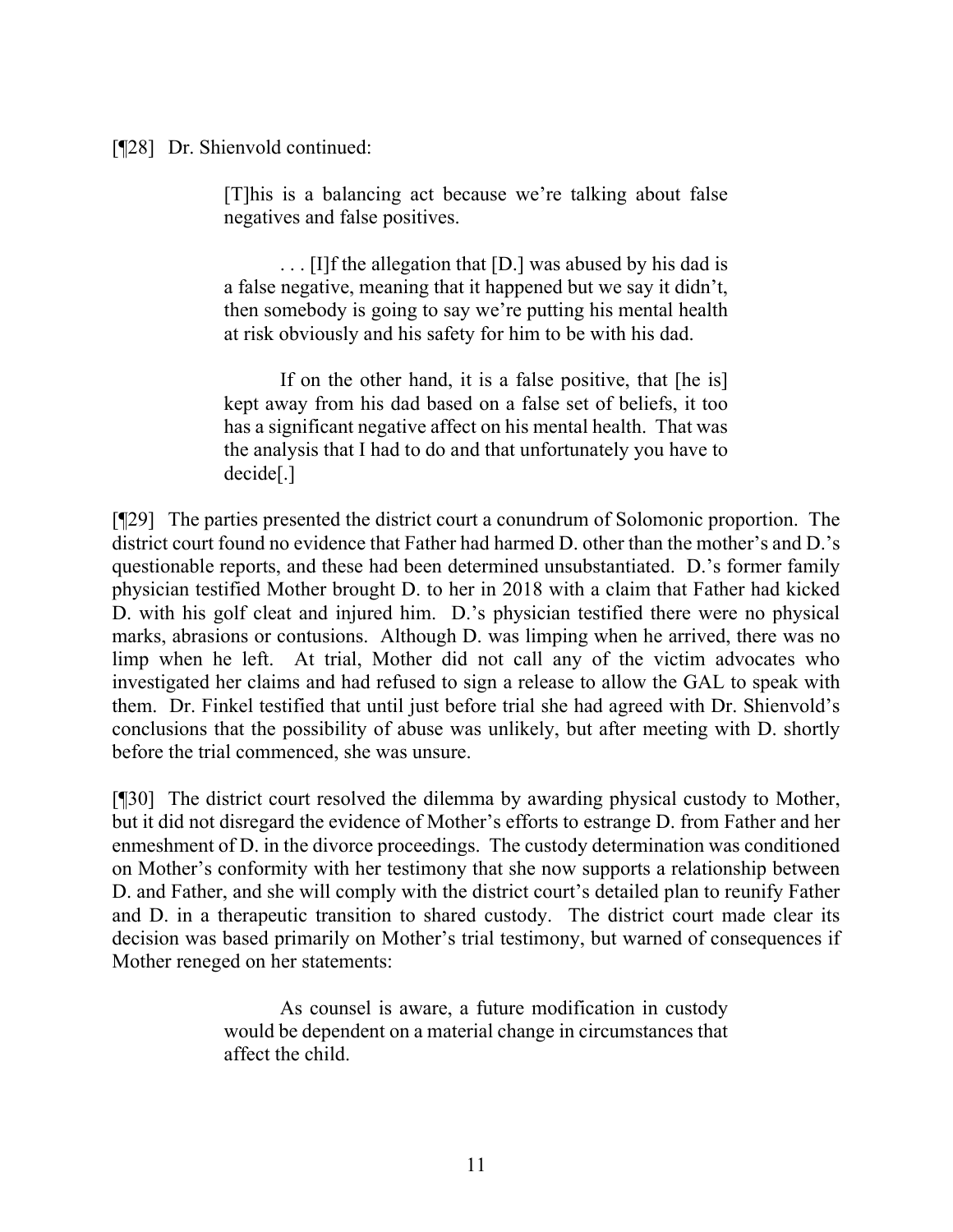Much of the testimony and evidence presented at trial related to the months leading up to trial, with some of the evidence being six to twelve months old. Little evidence was presented about the most up-to-date circumstances. The Court therefore considers Mother's affirmative statements at trial about her efforts towards coparenting to reflect the current baseline of circumstances. In particular, she is no longer making the videos, is no longer sending hundreds of text messages, and she is engaged in individual therapy to improve her communication and gain some emotional regulation. She stated that she has a parenting contract with the child to "honor our mother and father." . . . She stated she has made "significant strides in supporting what I always wanted, which was for [Father] to be actively involved in our family." Mother testified that she is committed to putting the child's . . . "emotional and physical safety," first. . . . Mother's therapist was able to corroborate that Mother has made progress toward emotional self-regulation. Mother's custody and visitation proposals also corroborate her testimony that she is earnestly devoted to rehabilitating the Father-child relationship. . . .

Development of new negative videos or communications against Father, coaching the child, using demeaning language about Father, exposing the child to the details of the divorce, or other efforts to defeat rehabilitation, may be considered a change in circumstances rather than a simple basis for civil contempt. Prohibiting visitation or efforts to impair visitation may also be considered as evidence of a material change in circumstances. . . .

. . .

This is not to invite a motion for a modification of custody. This is to develop clear expectations of what situation is expected going forward for the best interests of the child. Reversion to past damaging behavior that has been well detailed, but which Mother affirmatively established as over at the time of trial, may potentially be a material change of circumstances.

[¶31] Custody and visitation decisions in highly contested cases are some of the most difficult a district court must make. Indeed, the district court said, "[t]his had been one of the most difficult custody contests in the Court's tenure." We agree that the facts in this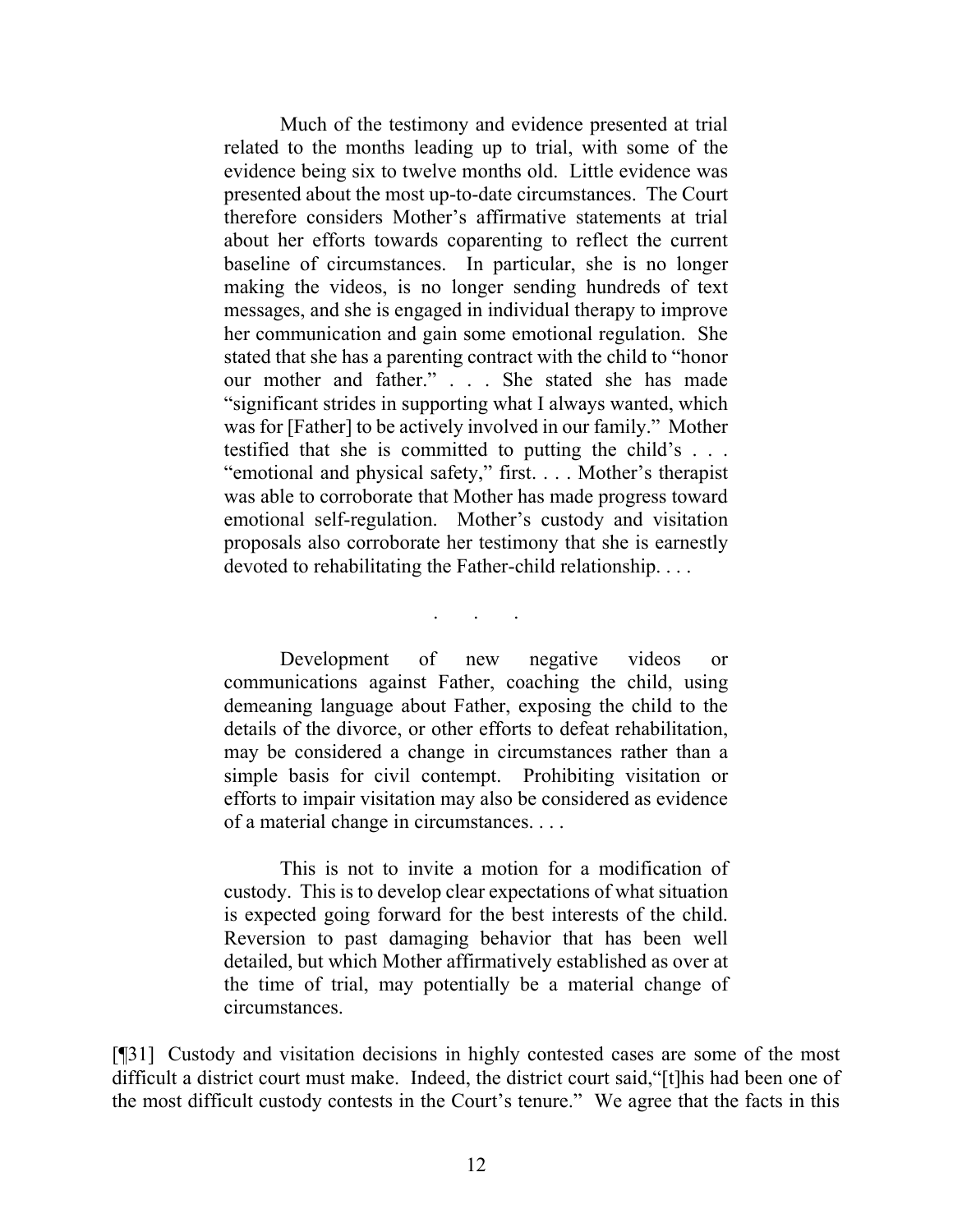case are extremely troubling. "Courts, though they be possessed of the reputed wisdom of Solomon, are conscious of their human fallibility, and the law recognizes that man is without that fore-vision which ensures that his judgment of today will, in light of unforeseen new conditions, prove to be adequate or even proper tomorrow." *Henson v. Henson*, 384 P.2d 721, 723 (Wyo. 1963). The district court did not abuse its discretion in awarding physical custody to Mother during a transitional period leading to shared physical custody at the end of the transition period.

# *II. Did the district court abuse its discretion in ordering a fifteen-month step up visitation which included a requirement that Father submit to regular alcohol testing?*

[¶32] Father contends the district court abused its discretion in awarding Mother primary physical custody and then imposing an extended transition period when there was no basis for believing she would comply or cooperate with the district court's orders. Father also argues the district court's alcohol testing regimen is an abuse of discretion because there was no evidence that he consumed alcohol during D.'s lifetime.

[¶33] The Visitation Order included five phases:

Phase One: continued facilitated visitation through June 11, 2021; weekly telephone/videoconference and on birthdays and holidays; application to a reunification therapy facility to begin, if possible, on June 14, 2021; counseling for all family members; and Father recording himself taking a home breath test for alcohol and submitting the recording to Mother and GAL. Father was also required to submit to a random test for the effects of alcohol within every thirty days. Beginning May 3, 2021, Father would have four hours every Saturday with D. for unsupervised daytime visitation.

Phase Two: to begin after the reunification program with the program's written plan for post-program visitation; alcohol testing to continue; and full eight-hour Saturday visitation and one weekday evening visitation beginning the week of August 2, 2021.

Phase Three: beginning on October 16, 2021, overnight visitation on alternating Saturdays from 9:00 a.m. to Sunday at 5:30 p.m. (with exceptions for holidays); and continued alcohol testing. If the reunification plan requires more visitation, that plan shall be followed.

Phase Four: beginning February 4, 2022, visitation on alternating weekends from the end of school to the next school day and holidays. Alcohol testing is discontinued.

Phase Five: beginning June 2022. At this phase, Mother and Father shall enjoy a 50-50 shared custody.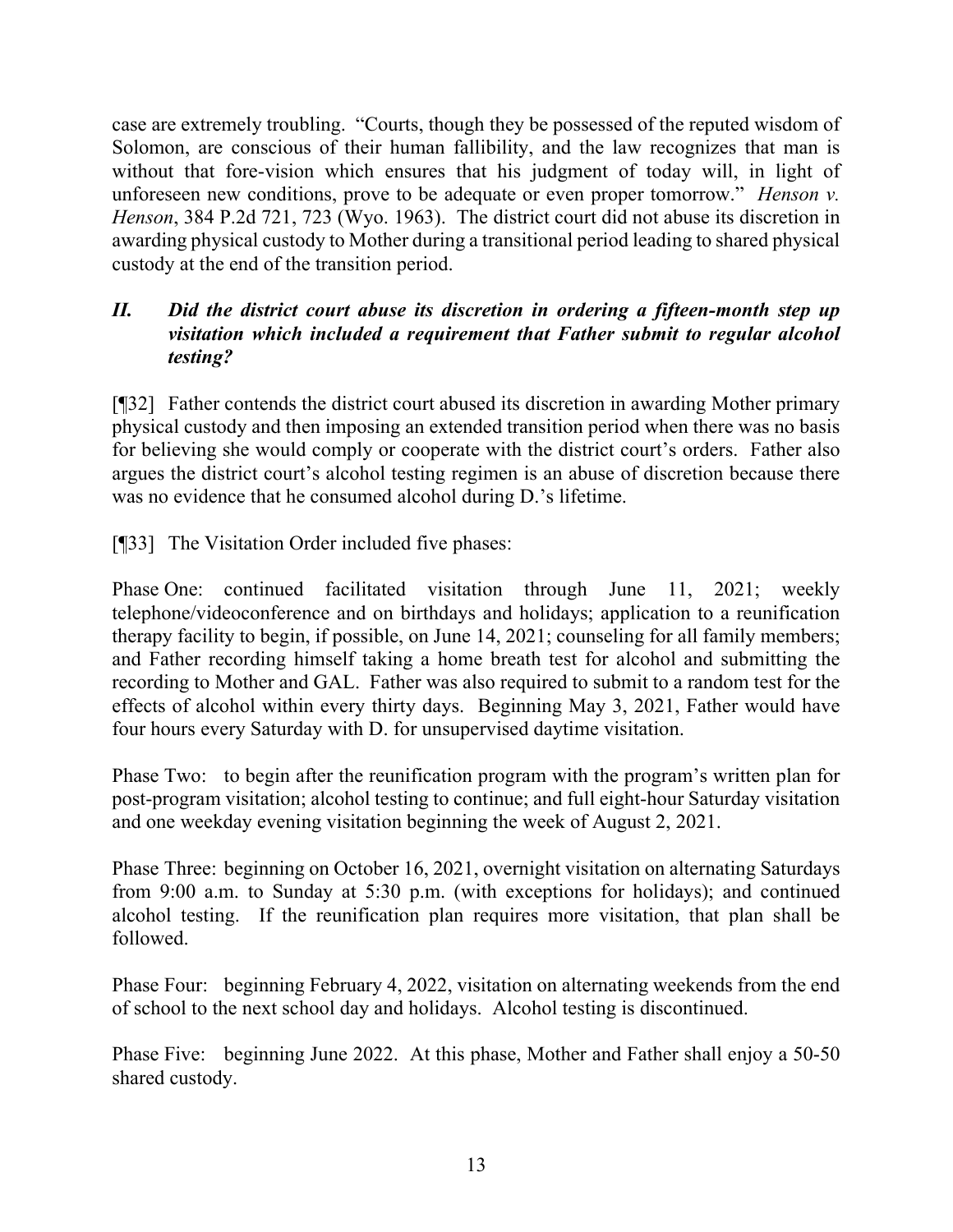[¶34] Father argues it is uncontested Mother did not comply with the same type of provisions in the temporary visitation order, and the evidence at trial unequivocally established Mother was not a fit parent. We have addressed this argument in the preceding section. Father also argues the visitation schedule fails to consider the consequences if one party does not cooperate. We believe the district court's custody order plainly addresses that possibility as recited above. *See supra* ¶ 30. [7](#page-14-0)

[¶35] Father further claims that the district court abused its discretion in ordering alcohol and drug assessments after finding there was no evidence to support allegations of alcohol and drug use. Despite finding no credible evidence of alcohol or drug use, the Visitation Order directed:

> Father shall purchase a portable home breath test. One hour before any in-person visitation, he shall administer the test, record the taking of the test by video, and send the video and a picture of the test results to (1) Mother through Our Family Wizard, and (2) the GAL (for so long as the GAL remains in the case or for any replacement GAL). Father shall also enroll with Advantage Testing and Professional Services . . . for ETG testing which identifies the effects of alcohol. Testing shall be administered randomly, but not more than every thirty days. . . . When Father receives the test results, he shall file them with the Court confidentially, with a certificate of service to Mother. Father is responsible for the costs of this testing.

The testing requirements commenced on the date of the order, March 11, 2021, and continued until phase four of the transition plan, February 4, 2022—almost a year later.

[¶36] We understand the district court's purpose was not to monitor Father. Rather, the purpose of drug tests and alcohol tests, as well as Father's requirement to attend abuse counseling, was to assure D. that, in fact, he was being protected and, importantly, for him to understand the reality of Father's sobriety. While we applaud the district court's efforts to assure D. his interests were being protected, we are not convinced the onerous requirements imposed by the district court is a reasonable avenue for reaching those goals absent any evidence Father had ingested alcohol at any time in the last thirty years.

[¶37] In *Newell*, the father was ordered in the divorce decree to pass random drug and alcohol testing up to three times a year for five years to be entitled to unrestricted visitation of his child. *Newell v. Newell*, 349 S.W.3d 717, 718, 720 (Tex. App. 2011). He did not contest the drug testing requirement but argued that the evidence was insufficient to support

<span id="page-14-0"></span><sup>&</sup>lt;sup>7</sup> The district court made it clear that Mother's noncompliance or resistance may well be considered a material change in circumstances necessitating reconsideration of custody.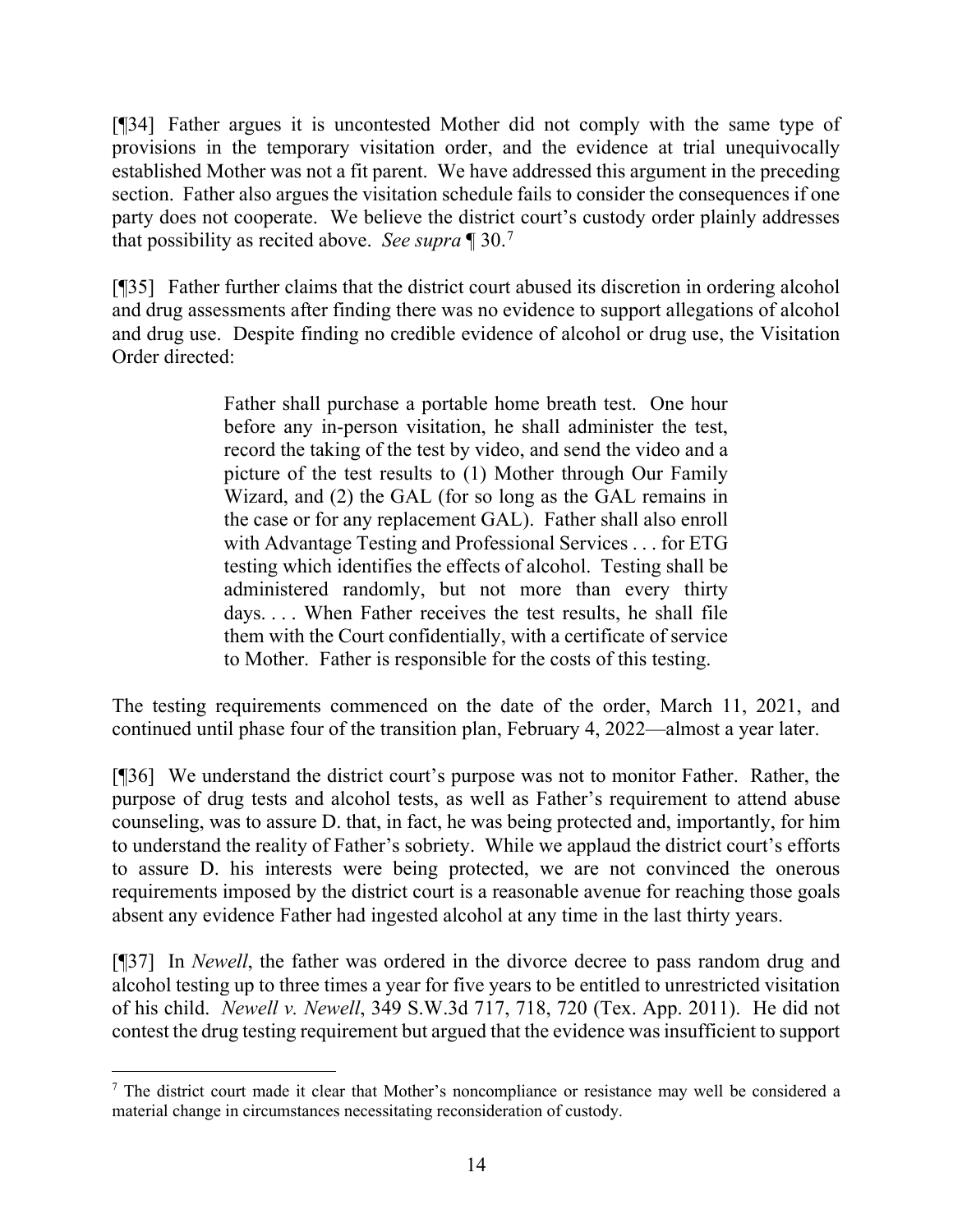the alcohol testing requirement and that the restriction exceeded that required to protect the child's best interest. *Id.* at 720. The appellate court eliminated the alcohol testing requirement because it "effectively requir[ed] [the father] to abstain from any alcohol consumption" for eighty to ninety-two hours preceding visitation of his child when there was only "limited evidence" in the record about his alcohol use. *Id.* at 721. There was no evidence in the record that he had ever been drunk around his child, that he was drinking to the point of intoxication at the time of the trial, that his current or past alcohol use had ever been detrimental to his ex-wife or the child, that he ever drove after drinking, that his personality changed when he drank, or that consuming alcohol within ninety-two hours prior to having visitation with his child would in any way negatively affect the child's best interest. *Id.* at 721–22; *see also In re Pierre*, 50 S.W.3d 554, 559 (Tex. App. 2001) ("We further find, that in the absence of any evidence of drug abuse and any correlation to Relator's ability to comply with the clear order of support, the trial court abused its discretion by requiring Relator to submit to drug and alcohol testing and ordering him to pay for the same.").

[¶38] In this case, the uncontested evidence demonstrated Father's use of alcohol ended thirty years before trial. Nonetheless, the district court's order required Father to film himself taking a home breath test at least once a week and undergo random tests for nearly one year. We appreciate the district court's reasons for ordering testing, and under the proper circumstances such an order is within the authority of the district court.<sup>[8](#page-15-0)</sup> We also appreciate Father had agreed to do whatever was necessary to regain his relationship with D. However, the duration and scope of the regimen ordered by the district court is beyond what might be reasonably anticipated or necessary to assuage D.'s misperceptions. We conclude the district court abused its discretion in requiring this alcohol testing schedule and release Father from further compliance with it.

<span id="page-15-0"></span>Numerous studies describe the efficacy of mandated treatment in child custody matters. One study of 1,210 participants in addiction treatments demonstrated that at 1 year follow up, alcohol misusers who had experienced threats regarding child custody did better in comparison with those not experiencing such pressure (Storbjork, 2012). In another study of 200 pregnant women receiving community-based addiction treatment, "women reporting external pressure from legal, housing, or child protection sources: (1) were more likely to remain in treatment; (2) attended a significantly higher proportion of scheduled treatment sessions, despite being scheduled for more than twice as many total hours; (3) were less likely to test positive for illicit drug use; and (4) reported fewer days of drug/alcohol use." (Ondersma, Winhusen, & Lewis, 2010). Although lacking a comparison group, a study of 125 parents with substance use, mandated by Nova Scotia family court to drug testing, demonstrated a 50% reduction in positive tests, and 30% of participants had consistently negative tests (Fraser, 1998a; Fraser, 1998b).

Carol J. Weiss, *Protocol Design and Implementation for Monitoring Parental Substance Use in Child Custody Litigation*, 59 Fam. Ct. Rev. 534, 541 (2021).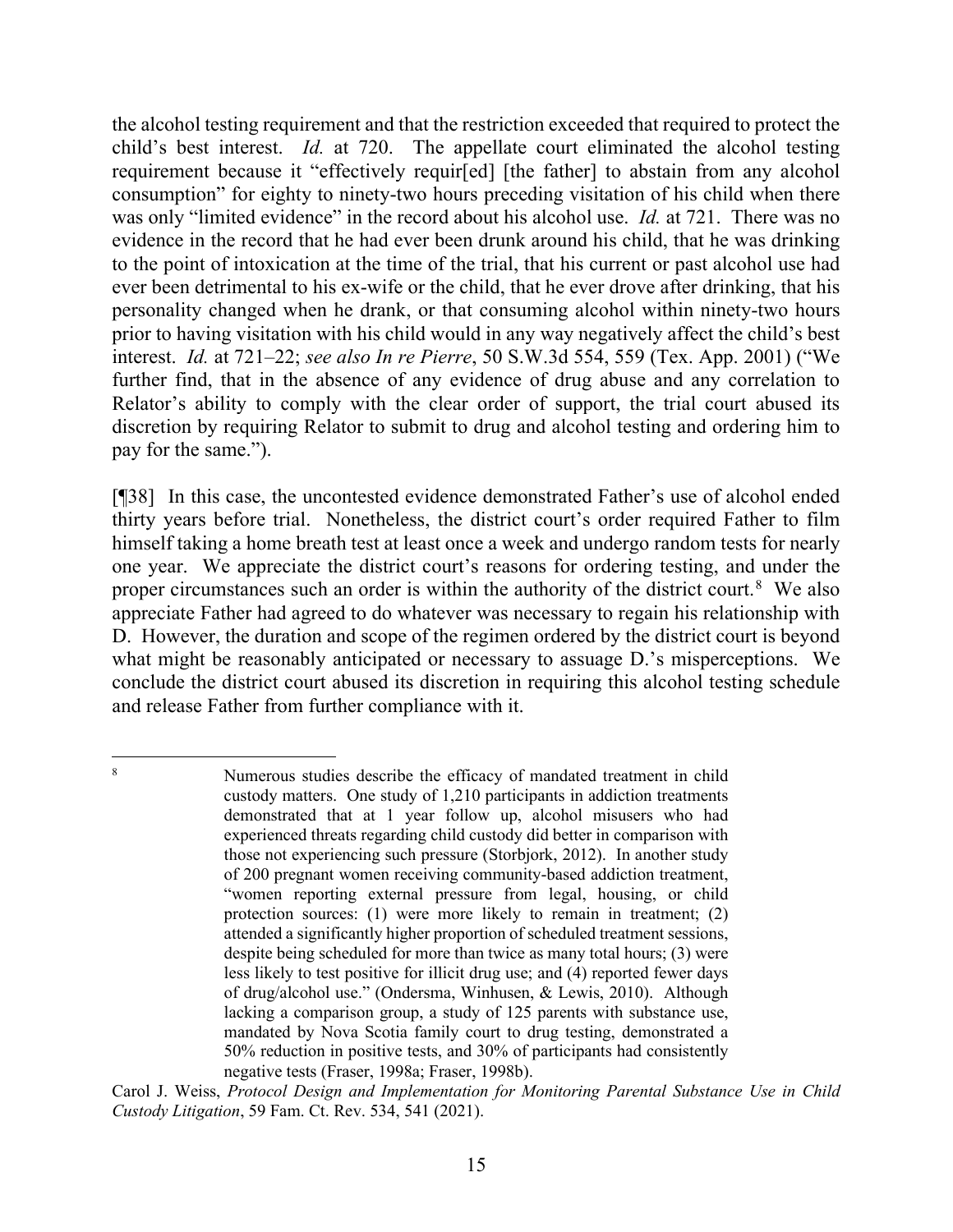## *III. Did the district court err in taking more than seven months after the final hearing to enter its custody and visitation orders?*

[¶39] Father argues the district court committed reversible error when it delayed seven months and eleven days before issuing its final orders. He maintains this delay violated Rule 902 of the Uniform Rules for District Courts which states: "All civil matters taken under advisement by the court shall be decided with dispatch. A judge shall give priority over other court business to resolution of any matter subject to delay hereunder, and if necessary will call in another judge to assist." U.R.D.C. 902.

[¶40] We recently addressed the same argument in *Castellow v. Pettengill*. There, the district court waited ten months and twenty days before issuing its decision letter, and thirteen months before issuing its final order. *Castellow v. Pettengill*, 2021 WY 88, ¶ 9, 492 P.3d 894, 897–98 (Wyo. 2021). Mother claimed the delay violated U.R.D.C. 902. We held "the rule is sound advice to courts" but "it lacks both a firm standard ('dispatch' is undefined), or a sanction," comparing W.R.Cr.P. 48(b)(5) ("Any criminal case not tried or continued as provided in this rule shall be dismissed 180 days after arraignment."). *Castellow*, ¶ 9, 492 P.3d at 897–98. We also noted, in a different context, there is "a particular concern when courts delay matters involving children." *Id.* (citing *In Int. of L-MHB*, 2017 WY 110,  $\P$  30–31, 401 P.3d 949, 959 (Wyo. 2017)). In both cases, we concluded, that, in the circumstances of the cited cases, "reversal for inordinate delay would only extend the proceeding and would not serve the purpose of expeditiously resolving cases." We found, "[t]he district court's delay [was] not a basis for reversal." *Id.*

[¶41] Undue delay in deciding cases is unacceptable, but speed is not all-important. Other goals—such as fidelity to constitutional principles, adherence to procedural standards, determination of applicable law, resolution of heated quarrels, and advancement of the public interest—compete with pace. The key is in striking a correct balance. R. H. Helmholz, "Due and Undue Delay in the English Ecclesiastical Courts (ca. 1300–1600)," 28 *Within a Reasonable Time: The History of Due and Undue Delay in Civil Litigation* 73– 92 (C. H. van Rhee ed., 2010) https://doi.org/10.2307/j.ctv1q69scv.6. In this case, the delay was far shorter than that in *Castellow* and resulted from the complexity of the case. The district court's Visitation Order highlights some of the hurdles encountered in arriving at a final resolution. Between the parties, the evaluator, and the GAL, twelve proposed custody and visitation plans were presented to the district court; the parties failed to present sufficient evidence regarding outside resources in the proposed plans; and the availability of these resources had to be addressed through post-trial filings. Other post-trial filings altered the therapeutic options available to support the child in the transition period by limiting the participation of the GAL, D.'s therapist, and the visitation facilitator.

[¶42] The delay between trial and order resulted from the complexity of the case, aftertrial limitations of available options, and considered resolution strategies employed by the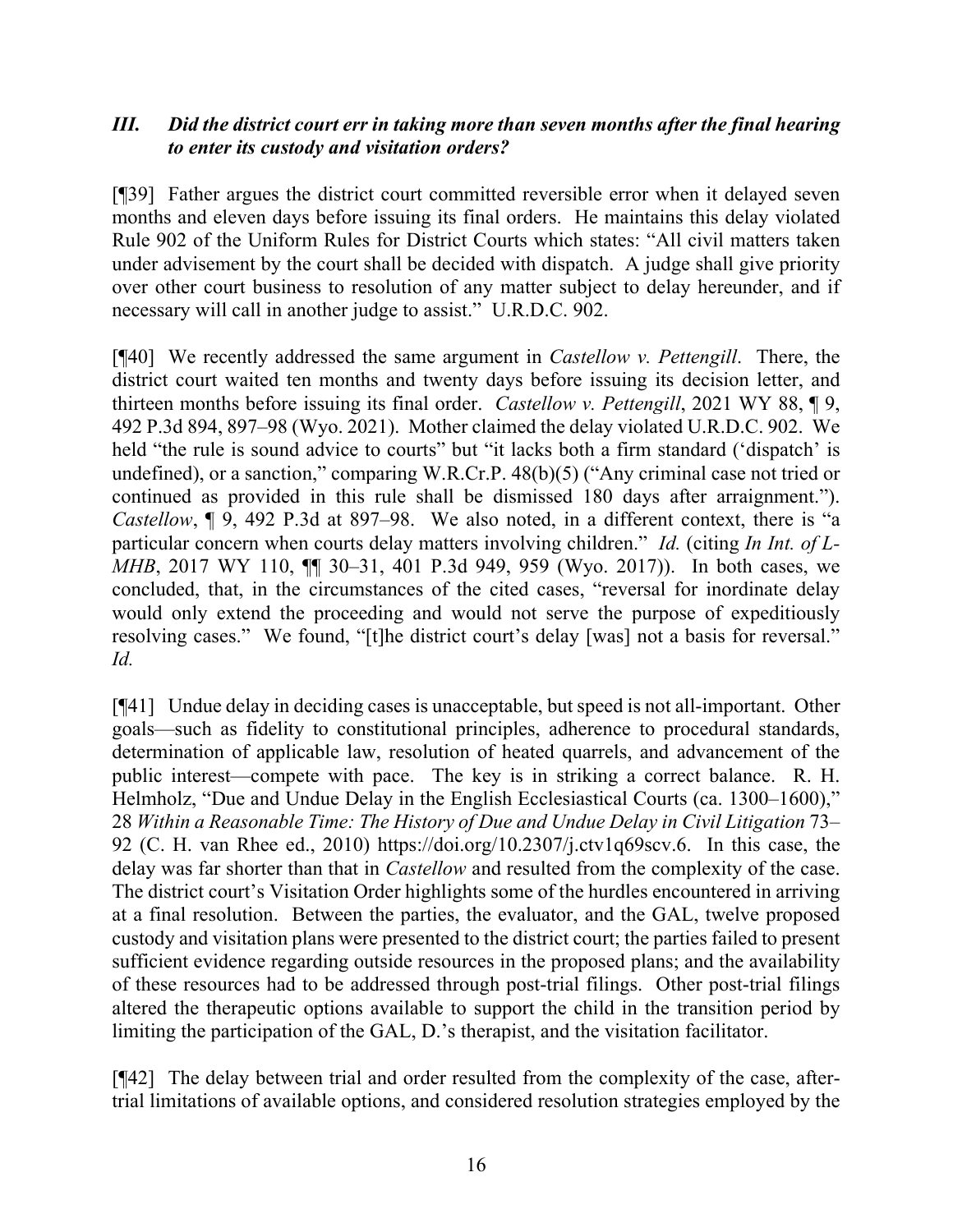district court. The district court was tasked with formulating a solution to a nearly impossible dilemma in a judicious and thoughtful final order. We conclude the delay was not unwarranted and is not a basis for reversal.

### *CONCLUSION*

[¶43] The district court did not abuse its discretion in its thorough resolution of this highconflict, complex case. Having sustained Father's challenge to the alcohol testing requirements, we modify the district court's judgment to delete that requirement and affirm the district court's judgment as modified.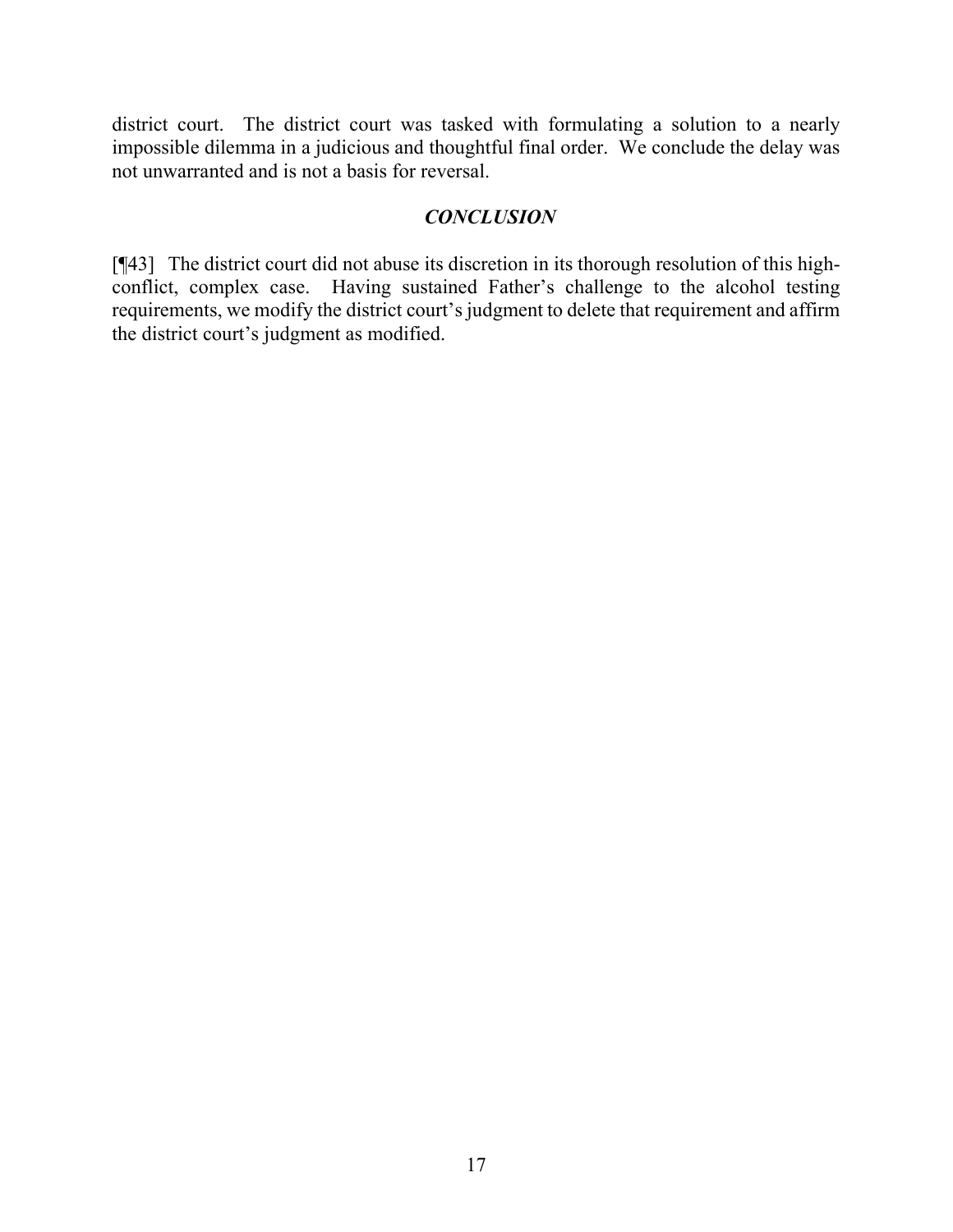**KAUTZ, Justice,** concurring in part and dissenting in part, in which **BOOMGAARDEN, Justice**, joins.

[¶44] I respectfully dissent from the portion of the majority opinion which finds the trial court abused its discretion by requiring Father to undergo alcohol testing on a temporary basis as a condition of his visitation. I concur with the remainder of the opinion.

[¶45] The trial court ordered a four-stage visitation plan on March 11, 2021. The plan included extensive provisions for counseling and "rehabilitation therapy" designed to restore the relationship between D and Father. Included with these provisions is a requirement that Father purchase a portable home breath test. One hour before any inperson visit, Father must video a self-administered test and provide the video with the test results to Mother and the GAL. He also must enroll in random independent testing "not more than every thirty days." These testing requirements continue through the first three phases of visitation, ending on February 4, 2022. They span less than eleven months.

[¶46] A court may impose reasonable conditions on visitation as required by the circumstances of the case, in the best interests of the child. *See Jacobson v. Kidd,* 2018 WY 108, 426 P.3d 813 (Wyo. 2018) (restricting alcohol consumption even with "scant" evidence of current abuse but a history of alcohol abuse); *Johnson v. Johnson,* 2020 WY 18, 458 P.3d 27 (Wyo. 2020) (imposing counseling to accomplish reunification of children and estranged father). The circumstances of this case indicate D was extremely fearful of and estranged from his father. When asked by the trial judge about visits with Father, D testified as follows:

> Court: What would you like to see happen for you to feel good and feel safe about spending time with your dad?

> D: I don't think I will ever feel completely safe with David. He's broken my trust. He's broken promises too many times. I mean I still don't feel safe even on supervised visitation, but I've developed a plan with Dr. Finkel that Dr. Finkel, I believe, has given to David as a recommendation.

> And it's if he wants to have a relationship with me he has to go to anger management classes, some child abuse prevention classes, drug and alcohol rehab. And then he has to write an – write or say an apology that takes responsibility for all the bad things he's hurt me with and all the things he's done to me and then I would consider it.

> But until that, David will continue to lie and deny what he's done. And until that, I don't want to be – I don't want to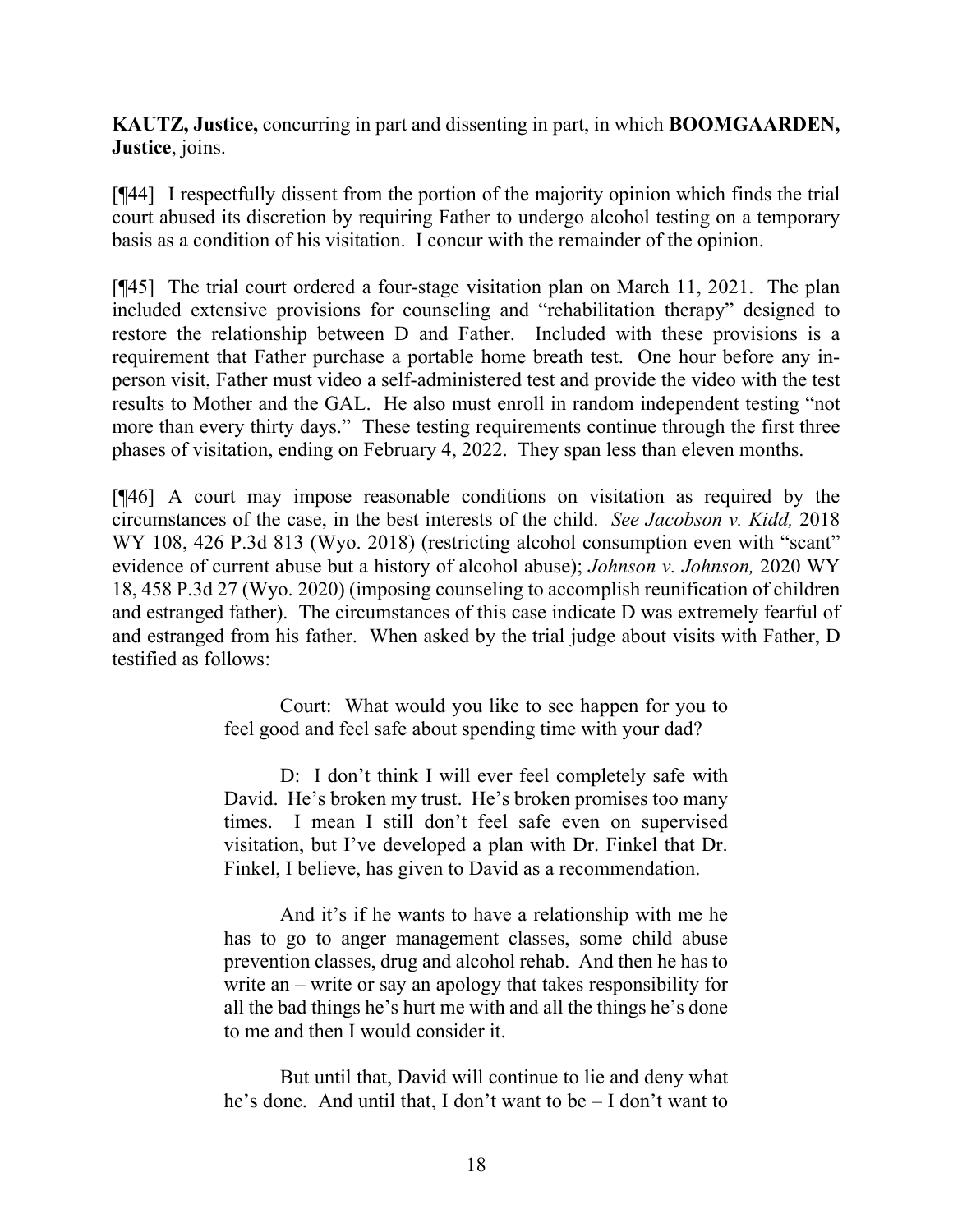have a relationship with a guy who does that. ...

Court: . . . . [If communication improves] would you like to have some visitation then with your dad and start seeing him more regularly and do some of those things that you talked about that you enjoy?

D: Maybe, but I would have to be supervised. I can't do anything without supervised. I'm too scared. . . .

[¶47] Father acknowledged D had serious misconceptions about his alcohol consumption and indicated he was consulting with a counselor in an effort to address those problems. He testified:

Q: Are you receiving any other therapy right now?

A: Yes.

Q: And can you tell us what those are?

A: I've started working with an individual named Ryan Burke who's a drug and alcohol counselor just as a point of – he's a point of reference for me. I can check in with him on occasion and he can basically give me an evaluation that could be used if the Court has any issues about drug and alcohol abuse.

He's also a resource for [D]. [D] has been given a lot of misinformation and disinformation about alcohol and drugs.

[¶48] Court-ordered conditions on visitation should be based on the evidence presented at trial. Here, although there was no evidence that Father currently abused alcohol, there was significant evidence that D was afraid of Father and had concerns about his use of alcohol. The alcohol testing requirements directly address that evidence. They are part of only the first three phases of reunification and last a little less than 11 months.

[¶49] Given the circumstances of this case, the alcohol testing requirements are not an abuse of discretion. The majority concludes the requirements were unsupported by the evidence and an abuse of discretion because Father testified he had not consumed alcohol since 1990. It is obvious the trial court did not order the testing as a motivation for Father to abstain from alcohol. Rather, the purpose of the testing was to alleviate D's sincerely held fears, even if irrational. The testing was incorporated into the graduated visitation plan which in its entirety was designed to ameliorate the fears and anxiety D has toward